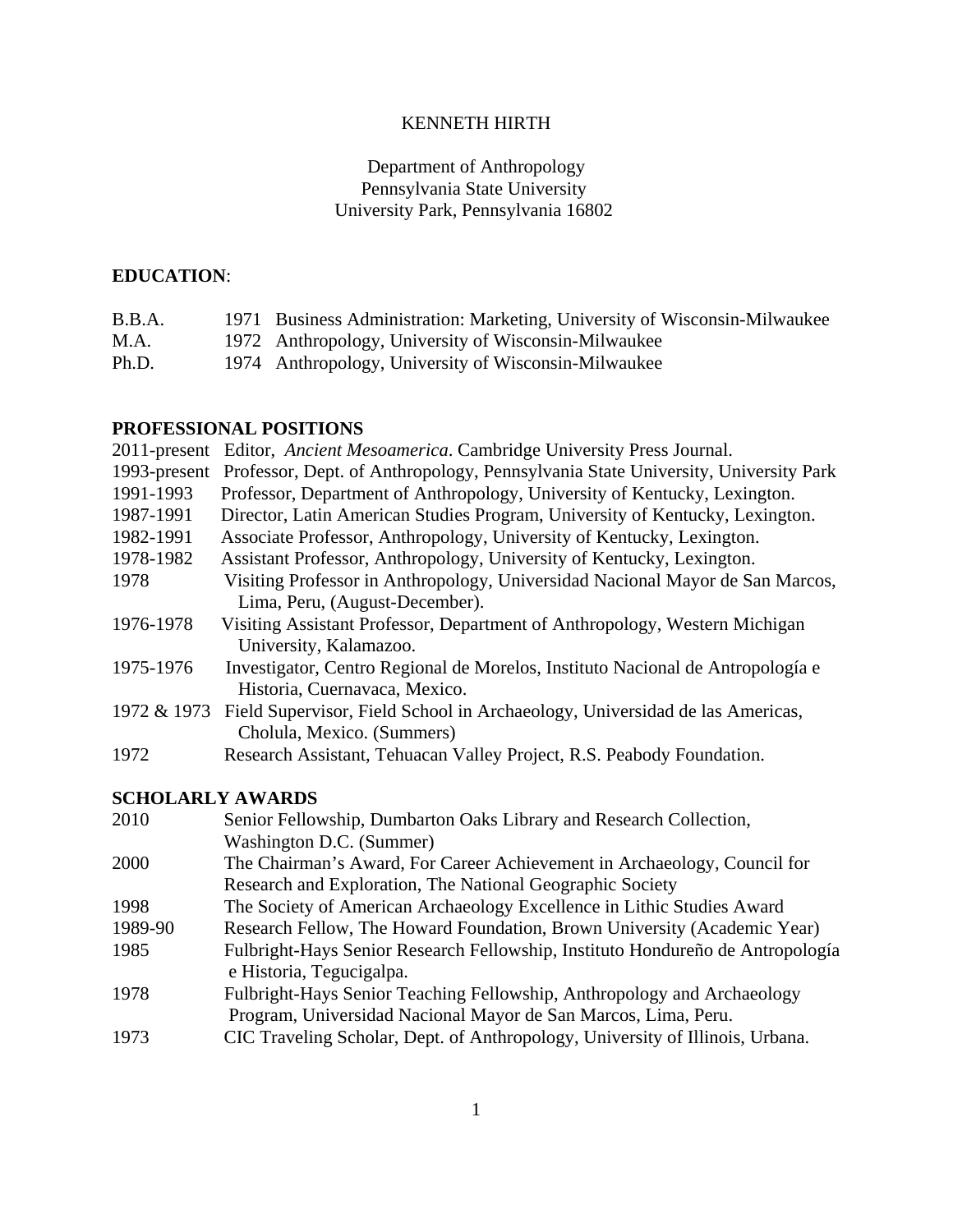### **ARCHAEOLOGICAL and ETHNOHISTORIC RESEARCH**

- 2011- Director, The Thin Orange Tradeware Project. Teotihuacan Archaeological Zone, 2012 Mexico.
- 2011- Co-Director, Obsidian production and consumption at the Olmec site of San Lorenzo
- 2014 Tenochtitlan, Veracruz, Mexico, UNAM and Penn State University. (with Ann Cyphers)
- 2010 Director, Trade in 16<sup>th</sup> Century New Spain: A GIS for the *Relaciones Geográficas*.
- 2008- Co-Director, Urbanism in Mesoamerica Project/ Proyecto de Urbanism en Mesoamèrica.
- 2010 Penn State and Instituto Nacional de Antropología e Historia (INAH).
- 2006- Director, The Basin of Mexico GIS Project, Penn State University and INAH,
- 2009 (with Jeffrey Parsons)
- 2007 Staff Archaeologist, Mopsos Archaeological Survey, Celicia, Turkey, Penn State University (Ann Killebrew and Gunnar Leyman Directors)
- 2004 Laboratory Analysis, Obsidian craft production at Cacaxtla-Xochitecatl, Tlaxcala, Mexico, UNAM and Penn State University.
- 1994- Field Director, Archaeological Investigations and Geoarchaeological Survey of the
- 2003 Tetimpa Region, Puebla, Mexico. Universidad de las Americas, Puebla and Penn State University

1994 & 1995 Geoarchaeological Survey (with M. Panfil & T. Gardner) 1996 Season (3 months) Excavation & Survey 1997 Season (1 month) Excavation 1998 Season (2 months) Excavation, Survey, & Laboratory Analysis 2002 Season (2 months) Excavation, Survey, & Laboratory Analysis

- 1994- Co-Director, (with Dr. James Sheehy) The Acatzingo-Tepeaca Settlement Survey,
- 1998 Valley of Puebla, Mexico. Penn State University. 1994 Season (3 months) Survey 1995 Season (6 months) Survey and Test Excavation 1996 Season (6 months) Survey and Test Excavation 1997 Season (6 months) Survey
- 1992- Director, The Xochicalco Craft Production Project, in collaboration with the Morelos

1996 Regional Center, Instituto Nacional de Antropología e Historia, Mexico. 1992 Season (3 months) Excavation 1993 Season (5 months) Excavation 1994 Season (3 months) Laboratory Analysis

1995 Season (6 months) Laboratory Analysis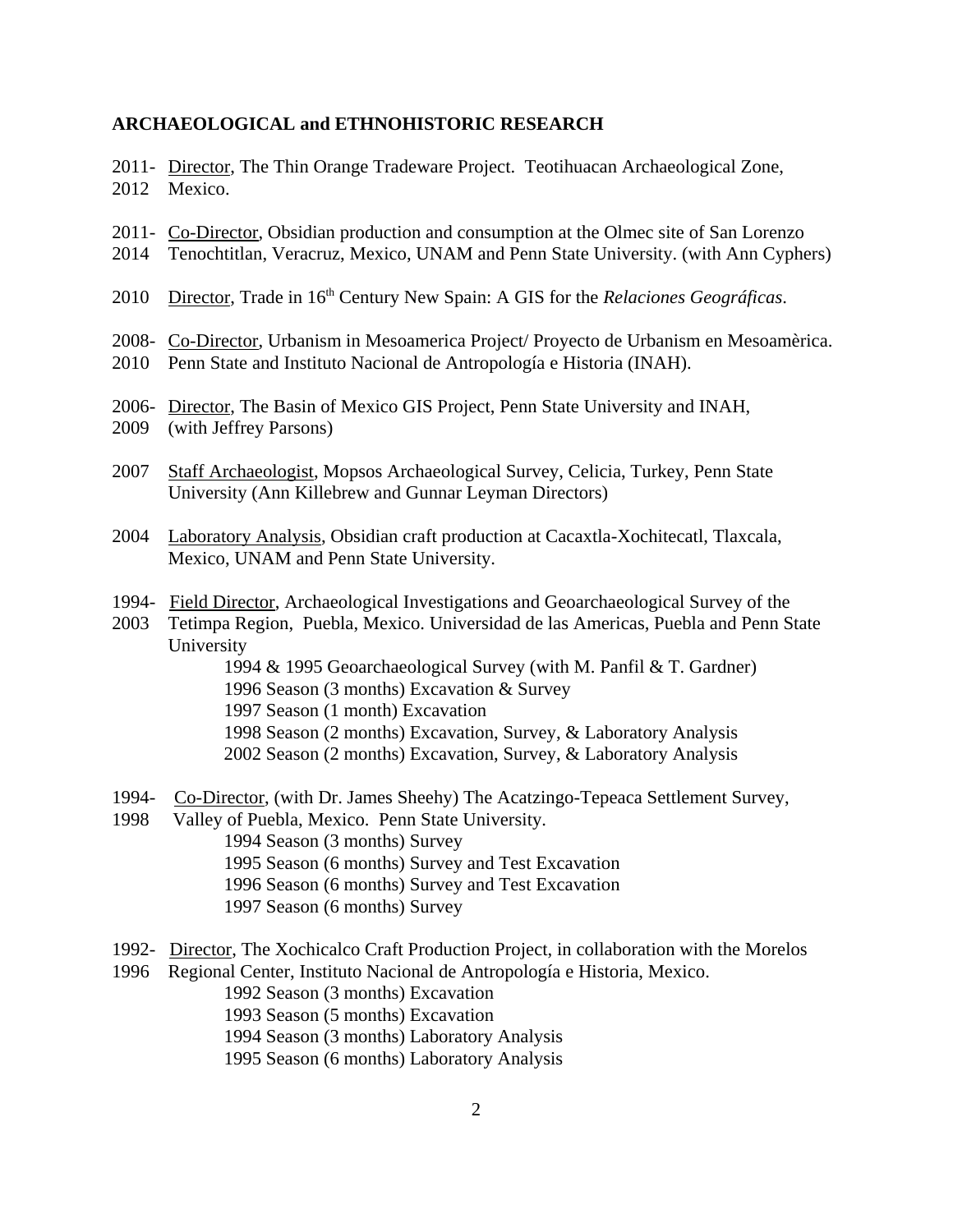1996 Season (2 months) Laboratory Analysis

- 1980- Director, The El Cajon Archaeological Project: Central Honduras, C. A. Instituto
- 1990 Hondureño de Antropología e Historia, Tegucigalpa.
	- 1980 Season (6 months) Archaeological Survey
		- 1981 Season (9 months) Archaeological Excavation
		- 1982 Season (3 months) Archaeological Excavation
		- 1983 Season (7 months) Survey and Excavation
		- 1984 Season (5 months) Excavation and Analysis
		- 1985 Season (3 months) Laboratory Analysis
		- 1986 Season (3 months) Laboratory Analysis
		- 1987 Season (6 months) Laboratory Analysis
		- 1988 Season (6 months) Laboratory Analysis
		- 1989 Season (3 months) Laboratory Analysis
- 1978- Director, The Xochicalco Mapping Project: Western Morelos, Mexico. University of
- 1986 Kentucky in collaboration with the Centro Regional de Morelos, Instituto Nacional de Antropología e Historia, Mexico.
	- 1978 Season (9 months) Mapping and Reconnaissance
	- 1979 Season (4 months) Laboratory Analysis
	- 1980 Season (4 months) Laboratory Analysis
	- 1986 Season (3 months) Cartographic Work
- 1975- Field Director, The Coatlan del Rio Archaeological Project, Centro Regional de Morelos,
- 1978 Instituto Nacional de Antropología e Historia, Cuernavaca, Mexico.
	- 1975 Season (3 months) Survey of the Chalma river
	- 1976 Season (4 months) Survey of the Amacusac river
	- 1976 Season (4 months) Excavation at Cuautlita, Coatlan del Rio, Miahuatlan, and Tilancingo, Morelos
	- 1977 Season (4 months) Excavation at Xochicalco and Tlacoatzingo, Morelos
- 1978 Director, Proyecto Jicamarca-Cajamarquilla: Mapping and Survey Reconnaissance in the Rimac Valley, Peru. Universidad Nacional Mayor de San Marcos, Lima (Aug-Dec)
- 1975 Field Supervisor Archaeological Excavations at Manzanilla, Puebla, Mexico. The Amalucan Archaeological Project, University of Wisconsin-Milw. (June-July).
- 1975 Field Supervisor Settlement Survey and Archaeological Excavations in the Valley of Puebla, Mexico, Proyecto Amalucan: University of Wisconsin-Milw. (January-July)
- 1972- Field Director Settlement Survey of the Rio Amatzinac Valley, Chalcatzingo
- 1974 Archaeological Project: University of Illinois-INAH.

1972 Season (1 month) Remnant Soil Chemistry Analysis

1973 Season (6 months) Settlement Survey of the Rio Amatzinac Valley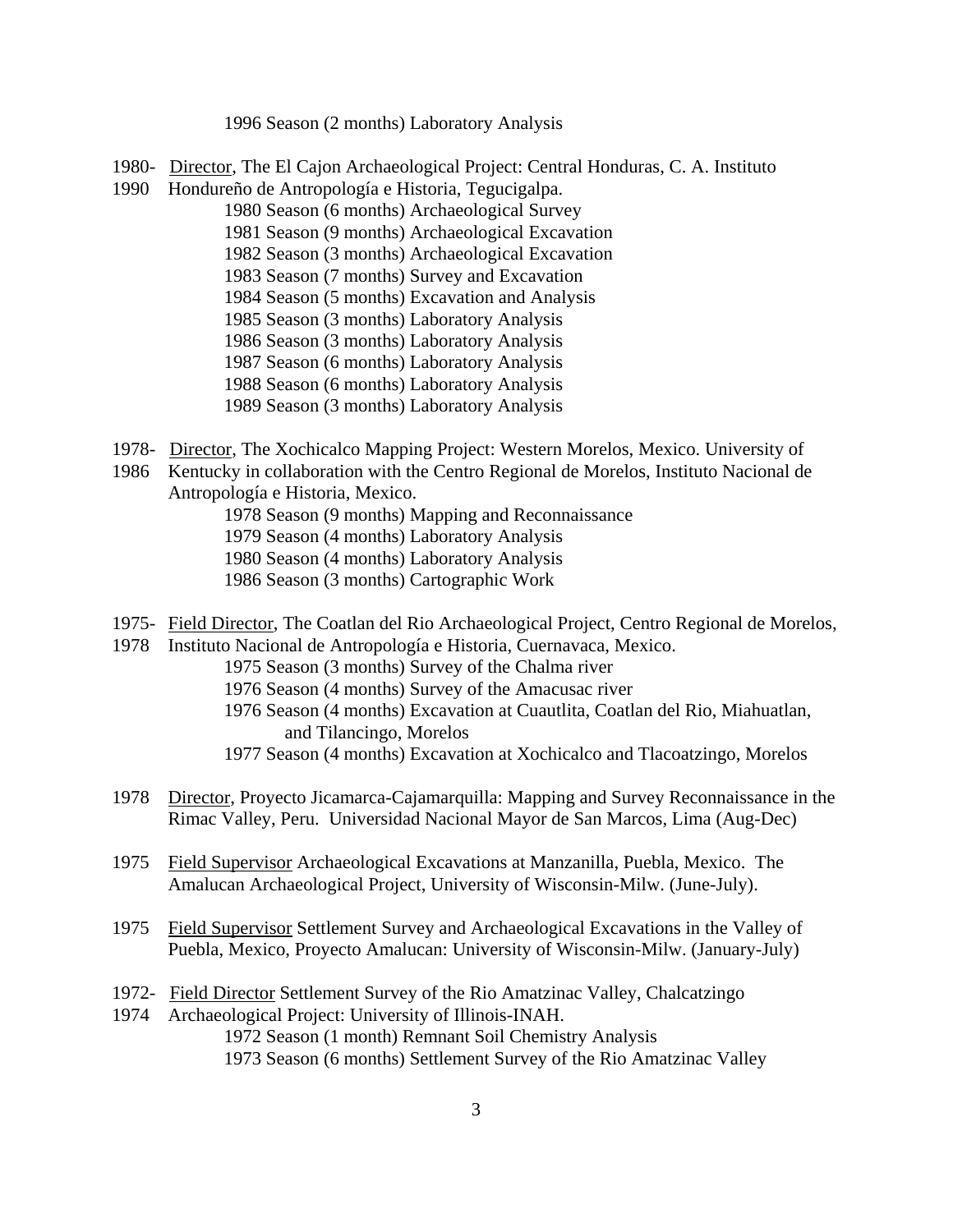1974 Season (3 months) Laboratory Analysis

- 1973 Field Supervisor Archaeological Excavations at Jonacatepec, Morelos: Universidad de las Americas. (July-August)
- 1972 Field Supervisor Archaeological Excavations at the Hacienda de Manzanilla, Puebla, Mexico: Universidad de las Americas. (July-August)
- 1971- Laboratory Analysis Artifact Distributions at the Coxcatlan Rock Shelter, Mexico.
- 1972 Tehuacan Valley Project, R.S. Peabody Foundation. (September-May)
- 1971 Field Supervisor Archaeological Excavations at Cerro Zapotecas, Cholula Archaeological Zone, Puebla, Mexico: Universidad de las Americas. (June-August)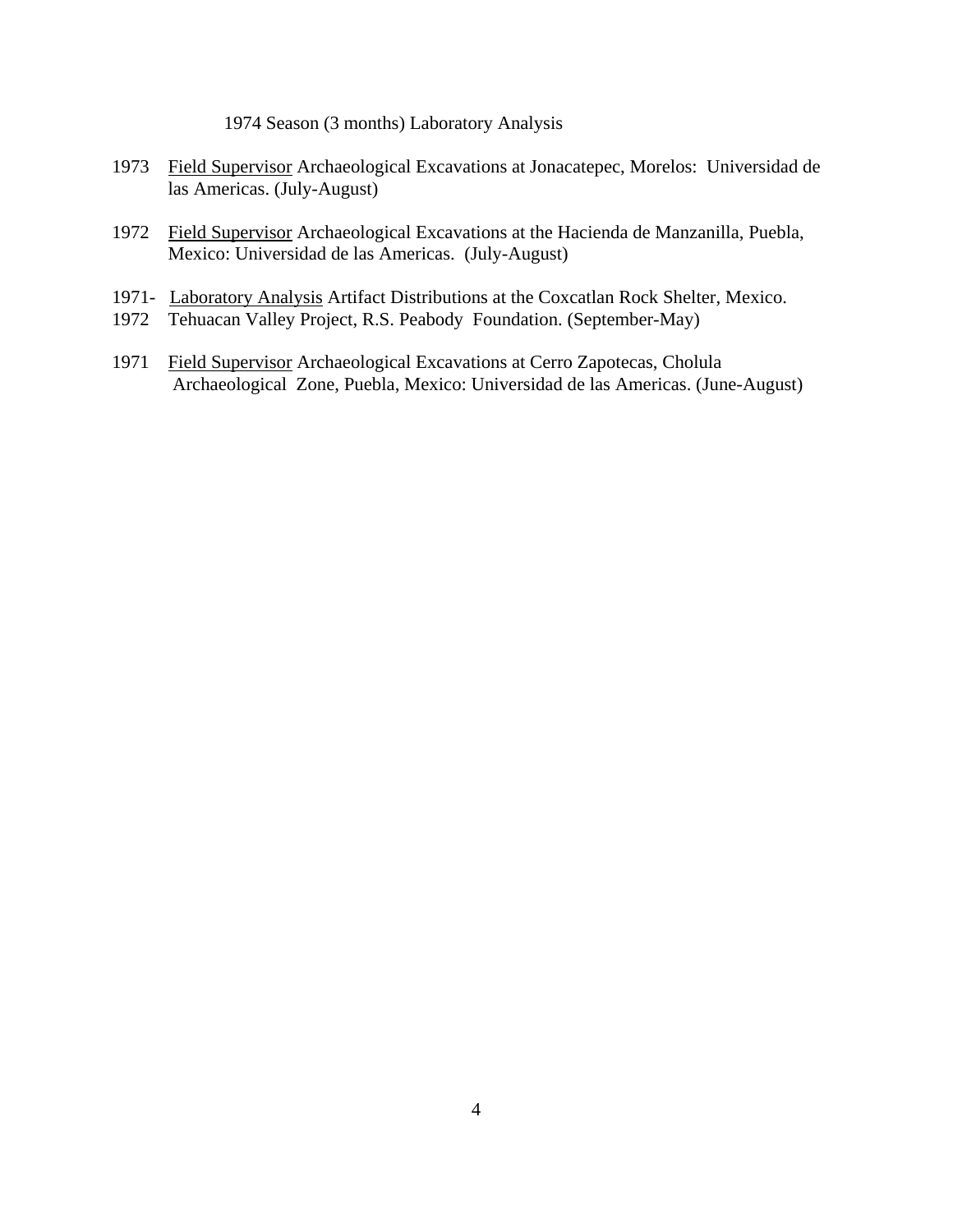#### **BIBLIOGRAPHY**

#### Kenneth G. Hirth

#### **BOOKS AND MONOGRAPHS**

- 2013 *Merchants, Markets and Exchange in the Pre-Columbian World*. Edited by Kenneth Hirth and Joanne Pillsbury, Dumbarton Oaks Library and Research Collection, Washington D.C. (In press).
- 2011 *Producción Artesanal y Especializada en Mesoamerica: Áreas de Actividad y Procesos Productivos*. Edited by Linda Manzanilla and Kenneth Hirth, Universidad Nacional Autonóma de Mexico, Mexico City.
- 2009 *Housework: Craft Production and Domestic Economy in Ancient Mesoamerica*. Archaeological Publications of the American Anthropological Society No 19, Washington
- 2009 *Urbanism in Mesoamerica/El urbanism en Mesoamérica, volume 2.* Edited by A. Mastache, R. Cobean, A. García Cook, and K. Hirth. INAH and Penn State.
- 2008 *Ideología Política y Sociedad en el Periodo Formativo*. Edited by Ann Cyphers and Kenneth Hirth, Universidad Nacional Autonóma de Mexico, Mexico City.
- 2006 *Obsidian Craft Production in Ancient Central Mexico.* The University of Utah Press, Salt Lake City, Utah
- 2003 *Mesoamerican Lithic Technology: Experimentation and Interpretation*, Edited by Kenneth Hirth, The University of Utah Press, Salt Lake City.
- 2002 *Pathways to Prismatic Blades. Studies in Mesoamerican Lithic Technology*, Edited by Kenneth Hirth and Bradford Andrews. Cotsen Institute of Archaeology, University of California, Los Angeles.
- 2000 *Ancient Urbanism at Xochicalco. The Evolution and Organization of a Prehispanic Society. Archaeological Research at Xochicalco Volume 1.* The University of Utah Press, Salt Lake City
- 2000 *The Xochicalco Mapping Project. Archaeological Research at Xochicalco Volume 2,*  Edited by Kenneth Hirth. The University of Utah Press, Salt Lake City.
- 1993 *Household, Compound, and Residence: Studies of PrehispanicDomestic Units in Western Mesoamerica.* Edited by Robert Santley and Kenneth Hirth. CRC Press, Boca Raton.
- 1989 *Archaeological Research in the El Cajon Region, Volume 1, Prehistoric Cultural Ecology.* Edited by K. Hirth, G. Lara Pinto and G. Hasemann, The University of Pittsburgh and the Instituto Hondureño de Antropología e Historia, Pittsburgh and Tegucigalpa.
- 1988 *Tiempo y Asentamiento en Xochicalco, Morelos, Mexico*. Kenneth G. Hirth and Ann Cyphers Guillen. Universidad Nacional Autonóma de Mexico, Mexico City.
- 1984 *Trade and Exchange in Early Mesoamerica*, University of New Mexico Press, Albuquerque.
- 1983 *Ventanas al Pasado: Proyecto de Investigación y Salvamento Arqueológico El Cajón*. Kenneth Hirth, Gloria Lara Pinto and George Hasemann. Instituto Hondureño de Antropología e Historia, Tegucigalpa.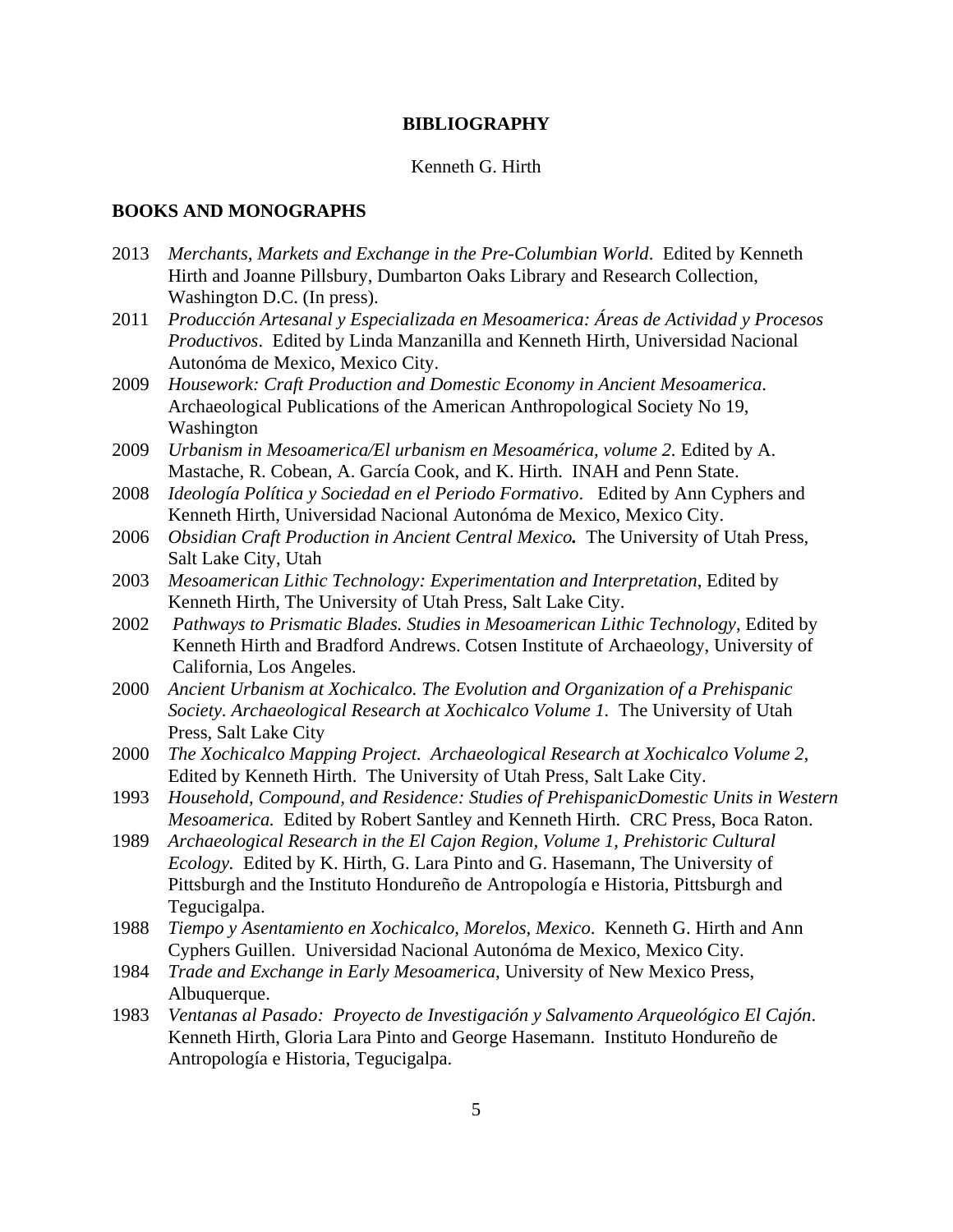- 1980 *Eastern Morelos and Teotihuacan: A Settlement Survey*. Publications in Anthropology, Vanderbilt University, No. 25.
- n.d. *Urbanism in Mesoamerica/El urbanism en Mesoamérica, volume 3.* Edited by A. García Cook, R. Cobean, and K. Hirth. INAH and Penn State. (In preparation)

#### **ARTICLES AND BOOK CHAPTERS**

- 2012 Terrazguero smallholders and the function of agricultural tribute in sixteenth-century Tepeaca, Mexico. *Mexican Studies/Estudios Mexicanos* 28: (Aurelio Lopez and Kenneth Hirth)
- 2011 Introducción: La naturaleza e importancia de la producción artesanal, In *Producción Artesanal y Especializada en Mesoamerica: Áreas de Actividad y Procesos Productivos*. L. Manzanilla and K. Hirth eds., pp. 13-27. Universidad Nacional Autonóma de Mexico, Mexico City.
- 2011 The organization of domestic obsidian craft production, In *Producción Artesanal y Especializada en Mesoamerica: Áreas de Actividad y Procesos Productivos*. L. Manzanilla and K. Hirth eds., pp. 177-203. Universidad Nacional Autonóma de Mexico, Mexico City.
- 2010 Finding the mark in the marketplace: The organization, development and archaeological identification of market systems, In *Archaeological Approaches to Market Exchange in Pre-Capitalistic Societies*, C. Garraty and B. Stark eds, pp. 227-247 (K. Hirth)
- 2010 De Teotihuacan a Xochicalco: Los períodos Clásicos y Epiclásicos en Morelos, In *La arqueología de Morelos*, *Dinamicas socials sobre las construcciones de la cultura material*, S López Valera ed., pp. 99-129. Historia de Morelos, tomo II*,* Congreso del Estado de Morelos, Navarro Editores, Mexico
- 2009 Craft production in the Mesoamerican marketplace, *Ancient Mesoamerica* 20:89-102.
- 2009 Exploring Formative period obsidian blade trade: Three Distribution Models, *Ancient Mesoamerica* 20: 113-128. (J. De Leon, K. Hirth, D. Carballo)
- 2009 Obsidian blade production for craft consumption at Kaminaljuyu, *Ancient Mesoamerica* 20:163-172. (J. Anderson and K. Hirth)
- 2009 New directions in the study of Mesoamerican lithic economy, *Ancient Mesoamerica* 20:87-88. (K. Hirth, W. Fowler, G. McCafferty)
- 2009 Housework and domestic craft production: An introduction, In *Housework: Craft Production and Domestic Economy in Ancient Mesoamerica*, K. Hirth ed., pp. 1-12 Archaeological Publications of the American Anthropological Society No 19.
- 2009 Craft production, household diversification, and domestic economy in prehispanic Mesoamerica, In *Housework: Craft Production and Domestic Economy in Ancient Mesoamerica*, K. Hirth ed., pp. 13-32 Archaeological Publications of the American Anthropological Society No 19.
- 2009 Intermittent crafting and multicrafting at Xochicalco, In *Housework: Craft Production and Domestic Economy in Ancient Mesoamerica*, K. Hirth ed., pp. 75-91 Archaeological Publications of the American Anthropological Society No 19.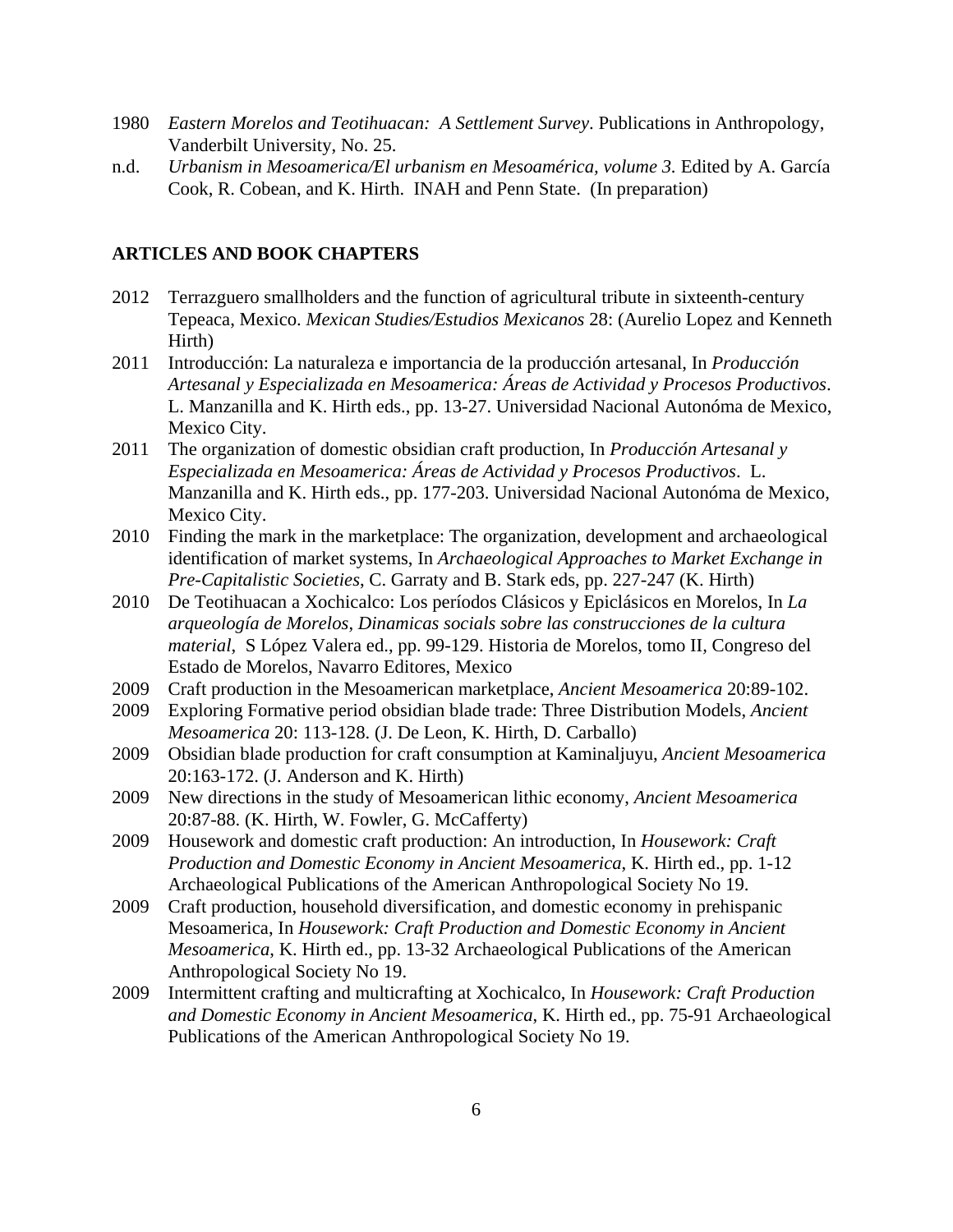- 2009 Intermittent domestic lapidary production during the Late Formative period at Nativitas, Tlaxcala, Mexico, In *Housework: Craft Production and Domestic Economy in Ancient Mesoamerica*, K. Hirth ed., pp. 157-173 Archaeological Publications of the American Anthropological Society No 19.
- 2009 Household, workshop, guild, and barrio: The organization of obsidian craft production in a prehispanic urban center, In *Domestic life in Prehispanic capitals: A study of specialization, hierarchy and ethnicity*, L. Manzanilla and C. Chapdelaine eds., pp. 43- 65. Memoir 46, Museum of Anthropology, University of Michigan, Ann Arbor.
- 2009 Economía política prehispánica: Modelos sueños y realidad arqueológica, N. Robles Garcia ed., pp. 17-53. *Memoria de la Cuarta Mesa Redonda on Monte Alban*, INAH, Oaxaca, Mexico.
- 2008 The economy of supply: Modeling obsidian procurement and craft provisioning at a Central Mexican urban center, *Latin American Antiquity* 19:435-457.
- 2008 Incidental urbanism: The structure of the prehispanic city in Central Mexico, In *The Ancient City: New Perspectives in the Old and New Worlds*, J. Marcus and J. Sabloff eds., pp. 273-297. School of American Research, SAR Publications, Sante Fe, New Mexico
- 2008 Unidad domestica, comunidad y artesania en un cacicazgo del Formativo Medio: Revalorando la importancia del Proyecto Chalcatzingo, In *Ideologia Politica y Sociedad en el Periodo Formativo.* A. Cyphers and K. Hirth eds. Pp. 93-125. UNAM, Mexico City.
- 2008 Sociedad e ideologia politica en el periodo Formativo, In *Ideologia Politica y Sociedad en el Periodo Formativo.* A. Cyphers and K. Hirth eds., pp. 15-22. UNAM, Mexico City. (K. Hirth and A. Cyphers)
- 2008 Viajes en La Calandria, In *Ideologia Politica y Sociedad en el Periodo Formativo.* A. Cyphers and K. Hirth eds., pp. 37-46. UNAM, Mexico City. (K. Hirth and A. Cyphers)
- 2008 Asentamiento del periodo Formative en la cuenca central de Puebla-Tlaxcala, In *Ideologia Politica y Sociedad en el Periodo Formativo.* A. Cyphers and K. Hirth eds., pp. 203-231. UNAM, Mexico City. (R Castanzo and K. Hirth)
- 2006 Cybertools and archaeology, *Science* 311: 958-959 (D. Snow, M. Gahegan, C. L. Giles, K. Hirth, G. Milner, P. Mitra, J. Wang)
- 2006 Obsidian craft production at Xochicalco, In *Obsidian Craft Production in Ancient Central Mexico.* pp, 3-17, The University of Utah Press, Salt Lake City.
- 2006 Households and plazas: The contexts of obsidian craft production at Xochicalco, In *Obsidian Craft Production in Ancient Central Mexico.* pp, 18-62, The University of Utah Press, Salt Lake City. (K. Hirth and R. Webb)
- 2006 A technological analysis of Xochicalco obsidian blade production, In *Obsidian Craft Production in Ancient Central Mexico.* pp, 62-95, The University of Utah Press, Salt Lake City. (K. Hirth, B. Andrews and J. Flenniken)
- 2006 More Interesting than you'd think: The percussion, ground stone and lapidary industries in Xochicalco obsidian workshops, In *Obsidian Craft Production in Ancient Central Mexico.* pp, 63-114, The University of Utah Press, Salt Lake City. (K. Hirth and J. Flenniken)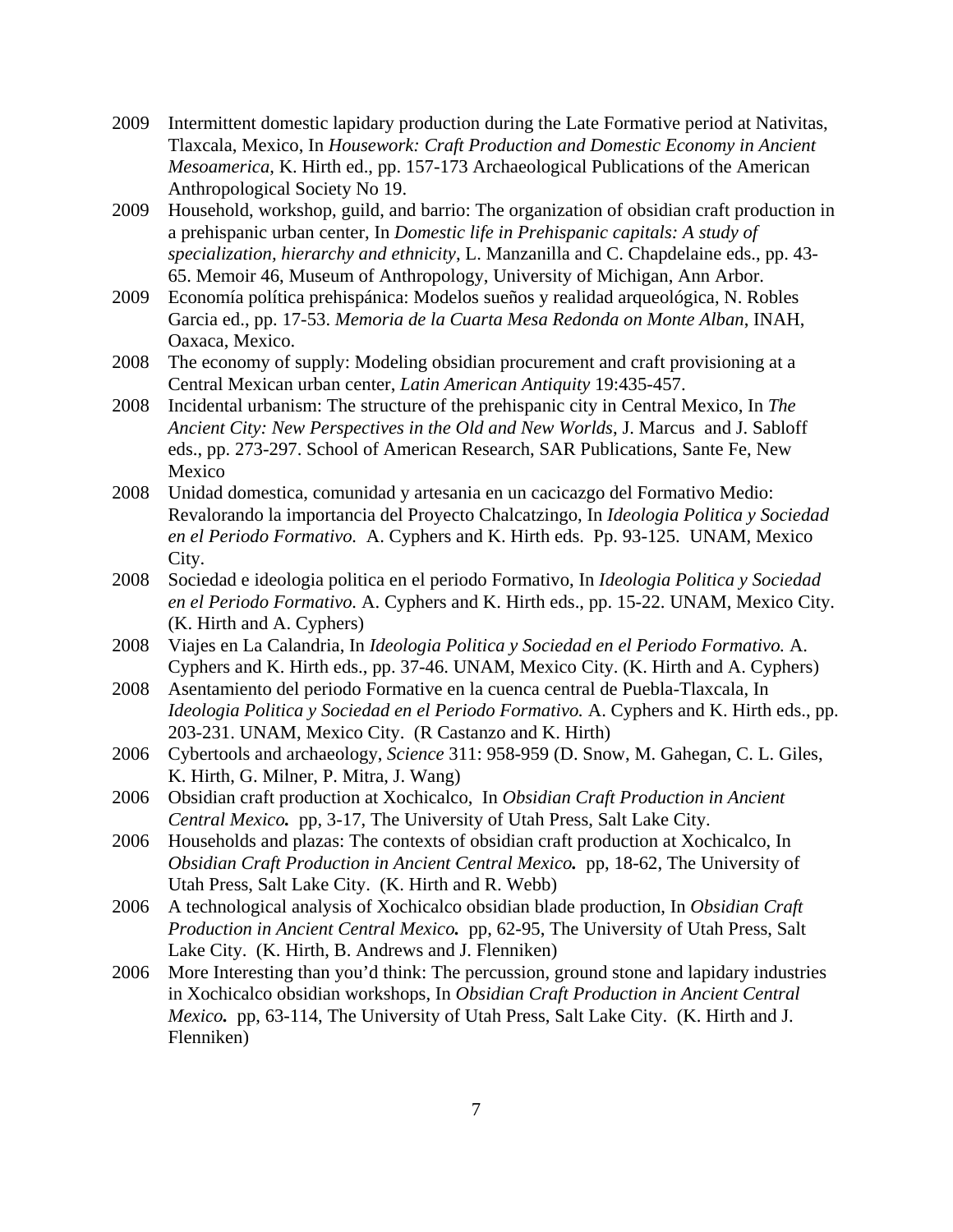- 2006 Supply side economics: An analysis of obsidian procurement and the organization of workshop provisioning, In *Obsidian Craft Production in Ancient Central Mexico.* pp, 115-136, The University of Utah Press, Salt Lake City. (K. Hirth, G. Bondar, M. Glascock, A. Vonarx, T. Daubenspeck)
- 2006 Flaked stone craft production in domestic contexts at Xochicalco, In *Obsidian Craft Production in Ancient Central Mexico.* pp, 137-178, The University of Utah Press, Salt Lake City.
- 2006 Market forces or state control: The organization of obsidian production in a civicceremonial context, In *Obsidian Craft Production in Ancient Central Mexico.* pp, 179- 201, The University of Utah Press, Salt Lake City.
- 2006 Estimating production output in domestic craft workshops, In *Obsidian Craft Production in Ancient Central Mexico.* pp, 202-217, The University of Utah Press, Salt Lake City. (K. Hirth and B. Andrews)
- 2006 Production for use or exchange: Obsidian consumption at the workshop, household, and regional levels, In *Obsidian Craft Production in Ancient Central Mexico.* pp, 218-240, The University of Utah Press, Salt Lake City. (K. Hirth and R. Castanzo)
- 2006 Patterns of stone tool consumption in Xochicalco's civic-ceremonial core, In *Obsidian Craft Production in Ancient Central Mexico.* pp, 241-257, The University of Utah Press, Salt Lake City. (B. Andrews and K. Hirth)
- 2006 Craft specialization and craftsmen skill, In *Obsidian Craft Production in Ancient Central Mexico.* pp, 258-274, The University of Utah Press, Salt Lake City. (K. Hirth and B. Andrews)
- 2006 Modeling domestic craft production at Xochicalco, In *Obsidian Craft Production in Ancient Central Mexico.* pp, 275-286, The University of Utah Press, Salt Lake City.
- 2006 Modeling a prehistoric economy: Mesoamerican obsidian systems and craft production at Xochicalco, In *Obsidian Craft Production in Ancient Central Mexico.* pp, 287-300, The University of Utah Press, Salt Lake City.
- 2006 The analytical categories for Xochicalco's lithic terminology, In *Obsidian Craft Production in Ancient Central Mexico.* pp, 301-314, The University of Utah Press, Salt Lake City. (K. Hirth and J. Flenniken)
- 2006 The results of experimental studies in obsidian prismatic blade production, In *Obsidian Craft Production in Ancient Central Mexico.* pp, 315-317, The University of Utah Press, Salt Lake City. (K. Hirth and J. Flenniken)
- 2006 An experimental study of use-wear striation on obsidian prismatic blades, In *Obsidian Craft Production in Ancient Central Mexico.* pp, 318-327. The University of Utah Press, Salt Lake City. (K. Hirth and R. Castanzo)
- 2006 Separating use from the abuse of obsidian prismatic blades: A trampling experiment, In *Obsidian Craft Production in Ancient Central Mexico.* pp, 328-332. The University of Utah Press, Salt Lake City. (K. Hirth and R. Castanzo)
- 2004 Obsidian craft production at Cacaxtla-Xochitecatl, FAMSI Foundation, Crystal River, Florida
- 2003 The Altepetl and urban structure in Prehispanic Mesoamerica, In *El Urbanismo en Mesoamerica,* Edited by W. Sanders, G. Mastache, and R. Cobean. pp. 57-84. INAH and PSU, Mexico City and University Park.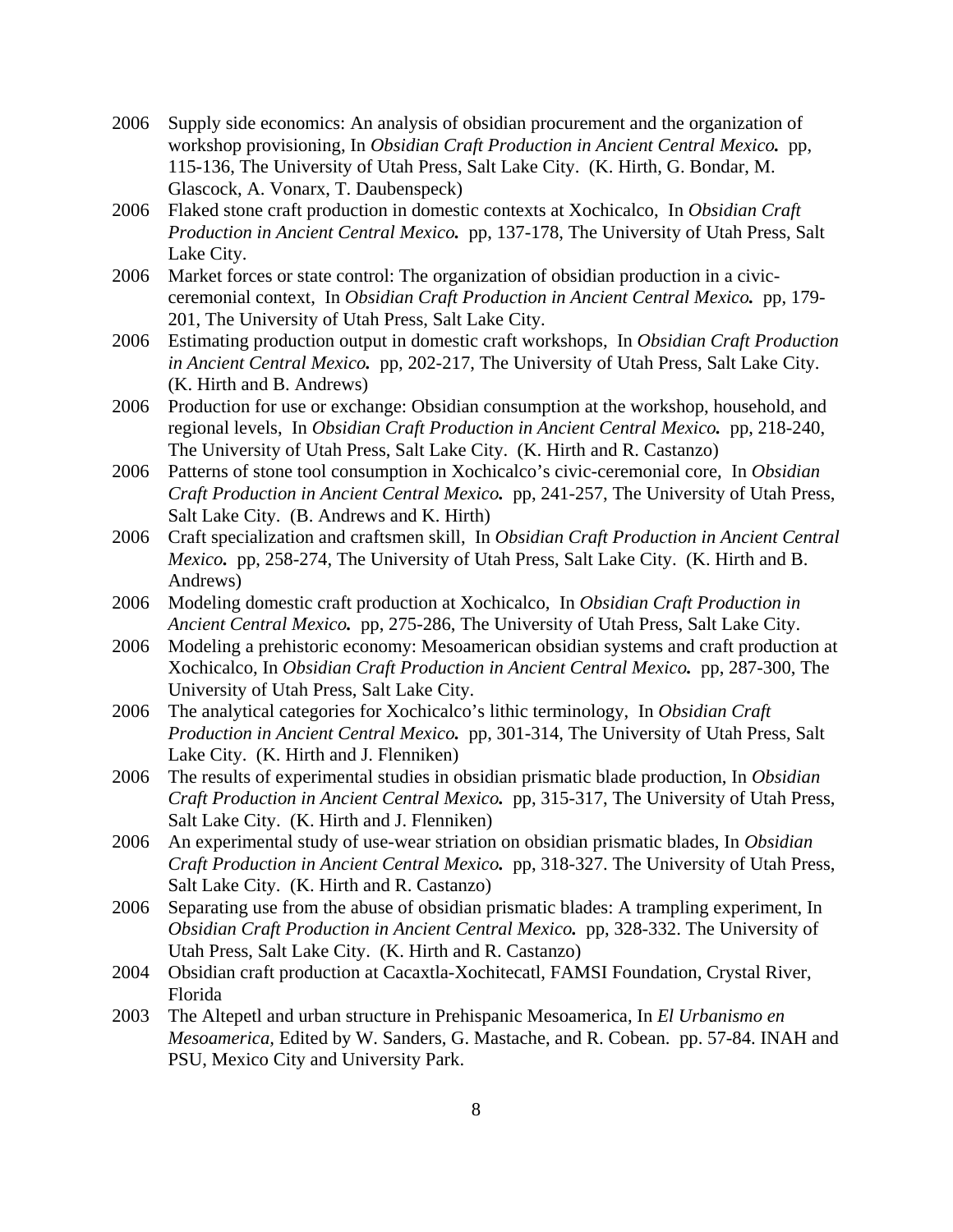- 2003 La estructura urbana de Xochicalco, In *El Urbanismo en Mesoamerica,* Edited by W. Sanders, G. Mastache, and R. Cobean. pp. 257-309. INAH and PSU, Mexico City and University Park.
- 2003 Experimentation and interpretation in Mesoamerican lithic technology, In *Mesoamerican Lithic Technology: Experimentation and Interpretation*, Edited by Kenneth Hirth, pp. 3- 9. The University of Utah Press, Salt Lake City.
- 2003 Handheld prismatic blade manufacture in Mesoamerica, In *Mesoamerican Lithic Technology: Experimentation and Interpretation*, Edited by Kenneth Hirth, pp. 98-107. The University of Utah Press, Salt Lake City. (J. Flenniken, and K. Hirth)
- 2003 Alternative techniques for producing Mesoamerican-style pressure flaking patterns on obsidian bifaces, In *Mesoamerican Lithic Technology: Experimentation and Interpretation*, Edited by Kenneth Hirth, pp. 147-152. The University of Utah Press, Salt Lake City. (K. Hirth, G. Titmus, J. Flenniken, and J. Tixier)
- 2003 The Kaminaljuyu production sequence for obsidian prismatic blades: Technological characteristics and research questions, In *Mesoamerican Lithic Technology: Experimentation and Interpretation*, Edited by Kenneth Hirth, pp. 170-181. The University of Utah Press, Salt Lake City.
- 2003 The Xochicalco production sequence for obsidian prismatic blades: Technological analysis and experimental inferences, In *Mesoamerican Lithic Technology: Experimentation and Interpretation*, Edited by Kenneth Hirth, pp. 182-196. The University of Utah Press, Salt Lake City. (K. Hirth, B. Andrews, and J. Flenniken)
- 2003 Biface production and craft specilization: A view from Sierra de las Navajas, Hidalgo, In *Mesoamerican Lithic Technology: Experimentation and Interpretation*, Edited by Kenneth Hirth, pp. 197-207. The University of Utah Press, Salt Lake City. (A. Pastrana and K. Hirth)
- 2003 Experimentation and interpretation in Mesoamerican lithic technology: A look to the future, In *Mesoamerican Lithic Technology: Experimentation and Interpretation*, Edited by Kenneth Hirth, pp. 234-238. The University of Utah Press, Salt Lake City. (K. Hirth, P. Kelterborn, J. Pelegrin, and B. Andrews)
- 2002 Pathways to prismatic blades: Sources of variation in Mesoamerican lithic technology, In *Pathways to Prismatic Blades. Studies in Mesoamerican Lithic Technology*, Edited by K. Hirth and B. Andrews, pp. 1-14. Cotsen Institute of Archaeology, University of California, Los Angeles. (K Hirth and B. Andrews)
- 2002 Provisioning constraints and the production of obsidian prismatic blades at Xochicalco, Mexico, In *Pathways to Prismatic Blades. Studies in Mesoamerican Lithic Technology*, Edited by K. Hirth and B. Andrews, pp. 81-90. Cotsen Institute of Archaeology, University of California, Los Angeles.
- 2002 Core-blade technology in Mesoamerican prehistory, In *Pathways to Prismatic Blades. Studies in Mesoamerican Lithic Technology*, Edited by K. Hirth and B. Andrews, pp. 121-129. Cotsen Institute of Archaeology, University of California, Los Angeles. (K. Hirth and J. Flenniken)
- 2000 Rapidly abandoned households at Xochicalco, Morelos, Mexico. *Mayab* 13:88-102. (R. Webb and K. Hirth)
- 2000 El intercambio, In *Historia Antigua de Mexico*, Edited by L. Manzanilla and L. Lopez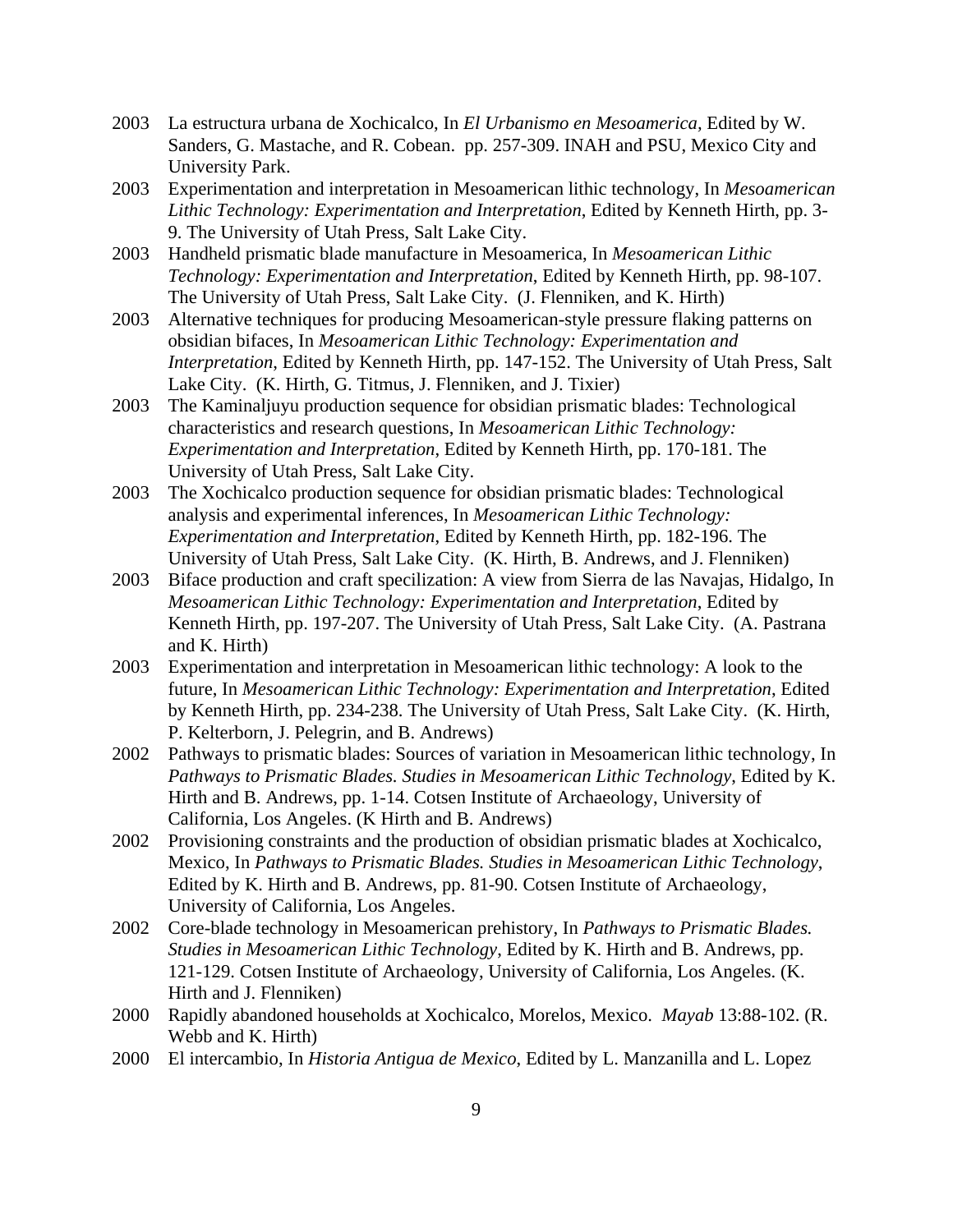Lujan, 4:97-143. INAH, Mexico

- 2000 Militarism and social organization at Xochicalco, Morelos, In *The Ancient Civilizations of Mesoamerica,* Edited by M. Masson and M. Smith, pp. 324-341. Blackwell Publishers, Malden, Massachusetts.
- 2000 The Xochicalco Mapping Project: An introduction, In *The Xochicalco Mapping Project. Archaeological Research at Xochicalco Volume 2,* Edited by Kenneth Hirth, pp. 3-10. The University of Utah Press, Salt Lake City.
- 2000 A catalog of carved monuments and a guide to the visual characteristics of Xochicalco's art style, In *The Xochicalco Mapping Project. Archaeological Research at Xochicalco Volume 2,* Edited by Kenneth Hirth, pp. 17-56. The University of Utah Press, Salt Lake City. (V.Smith and K. Hirth)
- 2000 Ceramics of Western Morelos: the Cañada through Gobernador phases at Xochicalco, Morelos In *The Xochicalco Mapping Project. Archaeological Research at Xochicalco Volume 2,* Edited by Kenneth Hirth, pp. 102-135. The University of Utah Press, Salt Lake City. (A. Cyphers and K. Hirth)
- 2000 Flaked stone obsidian tools and their behavioral implications, In *The Xochicalco Mapping Project. Archaeological Research at Xochicalco Volume 2,* Edited by Kenneth Hirth, pp. 136-150. The University of Utah Press, Salt Lake City. (K. Hirth, J. Flenniken, and B. Andrews)
- 2000 Ground stone tools and their behavioral implications: A typological and comparative examination of Gobernador phase materials from Xochicalco, Morelos, In *The Xochicalco Mapping Project. Archaeological Research at Xochicalco Volume 2,* Edited by Kenneth Hirth, pp. 151-166. The University of Utah Press, Salt Lake City. (K. Hirth and K. Robinson)
- 2000 The Xochicalco architectural atlas, In *The Xochicalco Mapping Project. Archaeological Research at Xochicalco Volume 2,* Edited by Kenneth Hirth, pp. 197-325. The University of Utah Press, Salt Lake City. (K. Hirth, S. Hirth, and G. Pauer)
- 2000 The Xochicalco topographical map, In *The Xochicalco Mapping Project. Archaeological Research at Xochicalco Volume 2,* Edited by Kenneth Hirth, pp. 327-351. The University of Utah Press, Salt Lake City.
- 2000 The Gobernador phase architectural sample (GPAS): Analysis and data, In *The Xochicalco Mapping Project. Archaeological Research at Xochicalco Volume 2,* Edited by Kenneth Hirth, pp. 356-371. The University of Utah Press, Salt Lake City. (K. Hirth and P. van Rossum)
- 1999 Late Holocene volcanic stratigraphy of the Tetimpa area, northeast flank of Popocatepetl Volcano, Central America. *Geological Society of America, Bulletin*. (M. Panfil, T. Gardner, and K. Hirth)
- 1998 The distributional approach: A new way to identify market behavior using archaeological data. *Current Anthropology* 39:451-476 (with CA comment).
- 1998 La identificación de mercados en contextos arqueológicos: una perspectiva sobre el consumo doméstico, In *Rutas de Intercambio en Mesoamerica*, E. Rattray ed., pp. 41-54. UNAM, Mexico City.
- 1997 Archaeological and paleodemographic analyses of the El Cajon skeletal population, In *Integrating Archaeological Demography: Multidisciplinary Approaches to Prehistoric*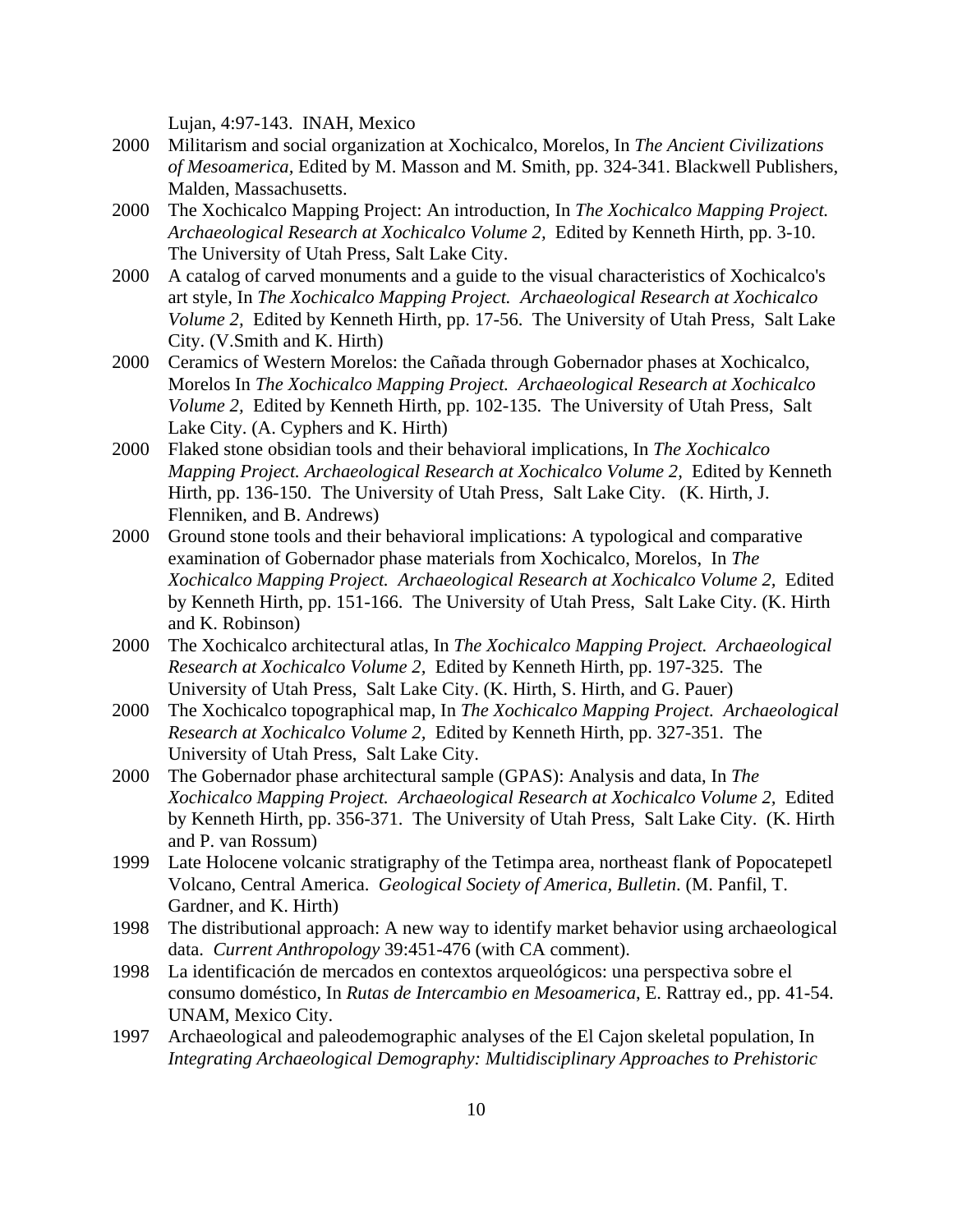*Population*, R. Paine ed., pp. 131-149. SIU Press, Carbondale. (R. Storey and K. Hirth)

- 1996 Political economy and archaeology: Perspectives on exchange and production, *Journal of Archaeological Research* 4:203-239.
- 1996 Community and society in a Central Honduran chiefdom: inferences from the built environment, in *Arqueologia Mesoamericana*, A. G. Mastache, J. Parsons, R. Santley, and M.C. Serra, eds., pp. 69-192. Universidad Nacional Autonoma de Mexico, Mexico City.
- 1996 Teotihuacan clásico: una perspectiva regional sobre el valle oriental de Morelos. *Cuadernos de Arquitectura Mesoamericana* 30:13-44.
- 1995 The investigation of obsidian craft production at Xochicalco, Morelos. *Ancient Mesoamerica* 6:251-258.
- 1995 Urbanism, militarism, and architectural design at Xochicalco, Morelos: An analysis of Epiclassic sociopolitical structure at Xochicalco. *Ancient Mesoamerica* 6:237-250.
- 1994 Proyecto Xochicalco Litica: Investigaciones en 1992 y 1993. *Memoria III Congreso Intero del Centro Regional de Morelos,* pp. 65-76. INAH, Cuernavaca, Mexico (K. Hirth, B. Andrews, E. Becerril and C. Carpenter).
- 1993 Household studies in Western Mesoamerica, In *Household, Compound, and Residence: Studies of Prehispanic Domestic Units in Western Mesoamerica.* Edited by R. Santley and K. Hirth, pp. 3-17. CRC Press, Boca Raton.
- 1993 The Household as an analytical unit: Problems in method and theory, In *Household, Compound, and Residence: Studies of Prehispanic Domestic Units in Western Mesoamerica.* Edited by R. Santley and K. Hirth. pp. 21-36. CRC Press.
- 1993 Identifying rank and socioeconomic status in domestic contexts: An example from Central Mexico, In *Household, Compound, and Residence: Studies of Prehispanic Domestic Units in Western Mesoamerica.* Edited by R. Santley and K. Hirth, pp. 121-146. CRC Press, Boca Raton.
- 1993 The El Cajon region, In *Pottery of Prehistoric Honduras,* Edited by J. Henderson and M. Beaudry-Corbett, pp. 214-232. Institute of Archaeology, Monograph 35, University of California, Los Angeles
- 1992 Interregional exchange as elite behavior: An evolutionary perspective, In *Mesoamerican Elites: An Archaeological Assessment*, edited by D. Chase and A. Chase. pp. 18-29. University of Oklahoma Press.
- 1992 Jade and marble: An analysis of their style and ritual usage in prehistoric Central Honduras, In *Jade and Ritual in Mesoamerica*, Edited by F. Lange. pp. 173-190. University of Utah Press, Provo. (K. Hirth and S. Hirth)
- 1992 Ritual use of jade in Mesoamerica, In *Jade and Ritual in Mesoamerica,* Edited by F. Lange. pp. 211-231. University of Utah Press, Provo. (J. Garber, K. Hirth, D. Grove, and J. Hoopes)
- 1992 Objektbeschreibungen: The El Cajon jades, in *Die Welt der Maya*, A. Eggrebrecht and N. Grube, eds., pp. 300, 368-530-551. Roemer un Pelizaeus-Museum, Hildescheim, Verlag Philipp von Zabern, Mainz am Rhein. (K.Hirth and S. Hirth)
- 1991 Roads, thoroughfares and avenues of power at Xochicalco, Mexico, In *Ancient Road Networks and Settlement Hierarchies in the New World*, Edited by C. Trombold, pp. 211-221. New Directions in Archaeology, Cambridge University Press.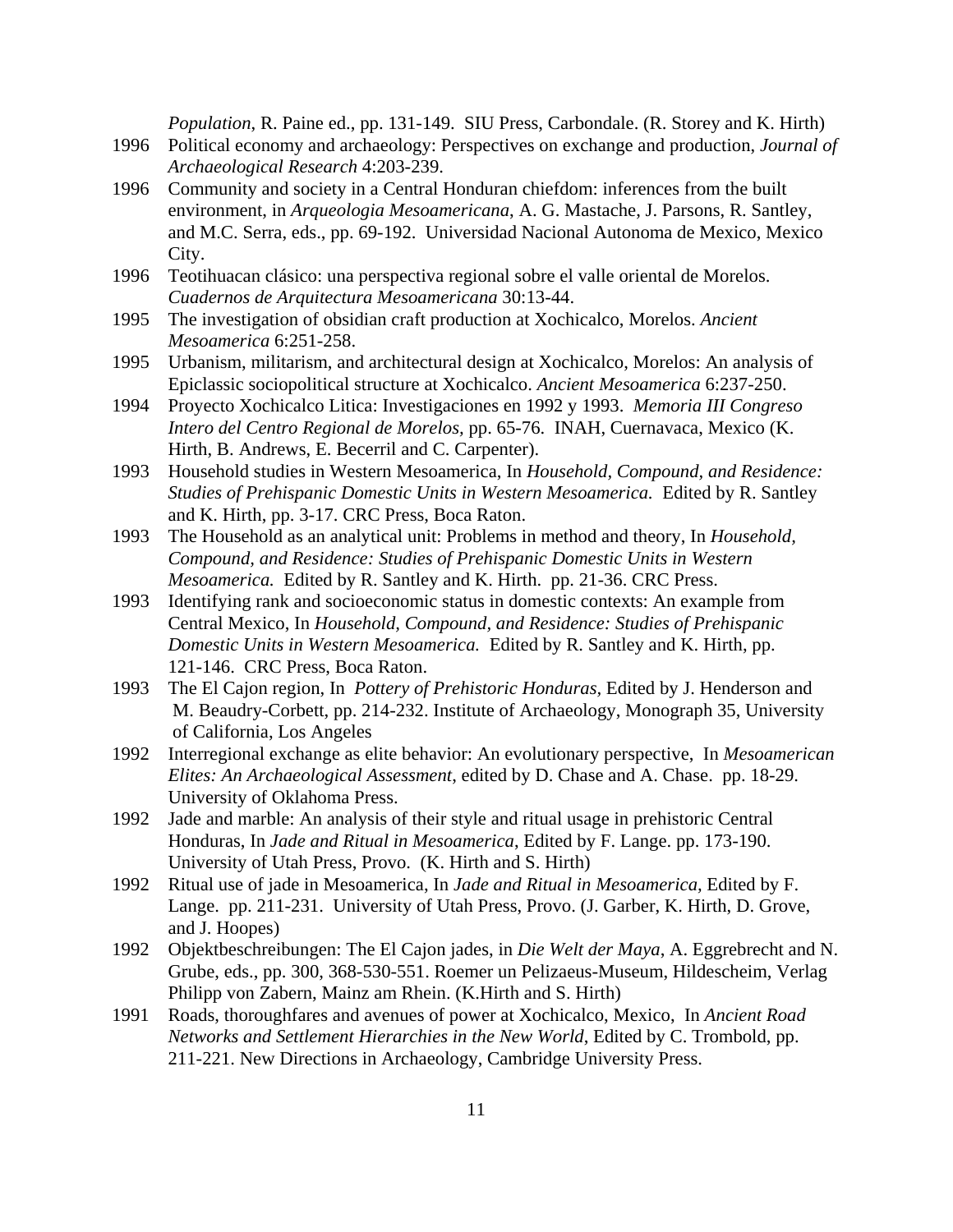- 1991 Research at Xochicalco, In *The Wenner-Gren Foundation Report for 1988 and 1989*, pg. 78, The Wenner-Gren Foundation, New York.
- 1990 Obsidian sources and elemental analyses of artifacts in Southern Mesoamerica and the northern Intermediate Area, *American Antiquity* 55:144-158. (P. Sheets, K. Hirth, F. Lange, and F. Stross).
- 1989 Epiclassic militarism and social organization at Xochicalco Morelos, In *Mesoamerican After the Decline of Teotihuacan A.D. 700-900*, Edited by J. Berlo and R. Diehl, pp. 69-81, Dumbarton Oaks, Washington, D.C.
- 1989 Determining ceramic production: A view from Honduras, In *Ceramic Ecology Revisted*, Edited by C. Kolb, pp. 97-116, B.A.R. International Series, England (M. Beaudry, R. Bishop, J. Henderson and K. Hirth).
- 1989 The El Cajon Archaeological Project: An introduction, In *Archaeological Research in the El Cajon Region, Volume 1, Prehistoric Cultural Ecology.* Edited by K. Hirth, G. Lara and G. Hasemann, pp. 1-17, IHAH and University of Pittsburgh, Tegucigalpa and Pittsburgh.
- 1989 Geography, geology and natural resource availability, In *Archaeological Research in the El Cajon Region, Volume 1, Prehistoric Cultural Ecology.* Edited by K. Hirth, G. Lara and G. Hasemann, pp. 19-40, IHAH and University of Pittsburgh, Tegucigalpa and Pittsburgh. (K Hirth and D Coskren).
- 1989 Chronology and ceramic variability within the El Cajon Region, In *Archaeological Research in the El Cajon Region, Volume 1, Prehistoric Cultural Ecology.* Edited by K. Hirth, G. Lara and G. Hasemann, pp. 207-232, IHAH and University of Pittsburgh, Tegucigalpa and Pittsburgh. (K. Hirth, N. Kennedy and M. Cliff).
- 1989 Observations about ecological relationships and cultural evolution in a prehistoric tropical subsistence system, In *Archaeological Research in the El Cajon Region, Volume 1, Prehistoric Cultural Ecology.* Edited by K. Hirth, G. Lara and G. Hasemann, pp. 233-252, IHAH and University of Pittsburgh, Tegucigalpa and Pittsburgh.
- 1989 Domestic architecture and social rank in a Mesoamerican urban center, In *Households and Communities*, Proceedings of the 21st Annual Chacmool Conference, pp. 441-449, Calgary, Alberta.
- 1989 The contents of seven obsidian workshops around Xochicalco, In *La Obsidian en Mesoamerica*. Edited by M. Gaxiola and J. Clark. Coleccion Cientifica, pp. 269-275, IHAH, Pachuca. (J. Sorenson, K. Hirth, and S. Ferguson).
- 1988 Beyond the Maya frontier: Cultural interaction and syncretism along the central Honduran corridor, In *The Southeastern Maya Periphery*, Edited by E. Boone and G. Willey, pp. 297-334, Dumbarton Oaks, Washington, D.C.
- 1988 Comment on ecological theory and cultural evolution in the Valley of Oaxaca, *Current Anthropology* 29:58-59.
- 1988 Archaeological investigation of cotton production in Central Mexico. *Journal of Field Archaeology* 15:349-358. (M. Smith and K. Hirth).
- 1988 Determining ceramic production: a view from Honduras. In *Ceramic Ecology, 1988: Current research on ceramic materials*, Edited by C. C. Kolb, pp. 97-116.
- 1987 The physical and cultural setting, In *Ancient Chalcatzingo,* Edited by D. Grove, pp. 6-13, University of Texas Press, Austin. (D. Grove, K. Hirth, and D. Buge).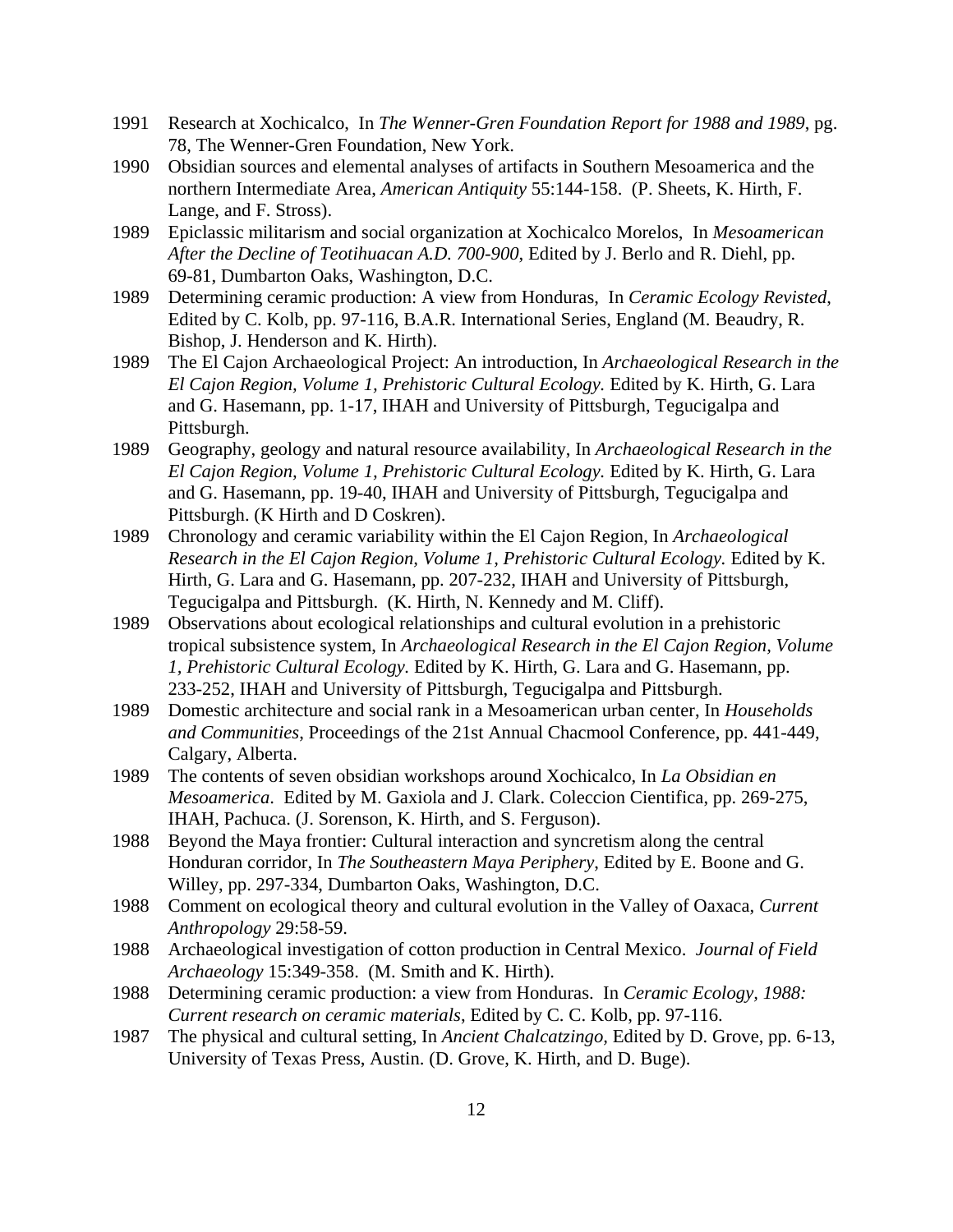- 1987 Formative period settlement patterns in the Amatzinac Valley, In *Ancient Chalcatzingo*, Edited by D. Grove, pp. 343-367, University of Texas Press, Austin.
- 1987 Rio Amatzinac Survey: Site descriptions, In *Ancient Chalcatzingo*, Edited by D. Grove, Appendix H, pp. 509-524. University of Texas Press, Austin.
- 1987 Subsistence and commerce in the El Cajon region of Central Honduras, *Yaxkin* 10:39-50.
- 1985 Archaeological investigations at Xochicalco, Mexico 1978. *National Geographic Society Research Reports* 19:343-351.
- 1985 Comercio prehispánico y intercambio inter-regional en el área de El Cajon: Resultados preliminares de los análisis técnicos. *Yaxkin*, 8:3-11, Tegucigalpa.
- 1984 Catchment analysis and Formative settlement in the Valley of Mexico. *American Anthropologist* 86:136-143.
- 1984 Xochicalco: Urban growth and processes of state formation in prehispanic Central Mexico. *Science* 225:579-586.
- 1984 Exchange systems in Formative Mesoamerica: An introduction, In *Trade and Exchange in Early Mesoamerica*, Edited by K. Hirth, pp. 1-15. University of New Mexico Press, Albuquerque.
- 1984 Late Formative exchange networks in Morelos, In *Trade and Exchange in Early Mesoamerica*, Edited by K. Hirth, pp. 125-146, University of New Mexico Press, Albuquerque.
- 1984 The analysis of prehistoric economic systems: A look to the future, In *Trade and Exchange in Early Mesoamerica*, Edited by K. Hirth, pp. 281-302, University of New Mexico Press, Albuquerque.
- 1984 Minas precolombinas y talleres de obsidiana en La Esperanza, Dept. Intibuca. *Yaxkin* 7:31-45. (J. Sorensen and K. Hirth).
- 1983 El Formativo en el valle de Rimac: Huachipa-Jicamarca. *Arqueología y Sociedad* 9:2-83, Lima. (J. Silva, K. Hirth, R. Garcia, and J. Pinilla).
- 1982 Transportation architecture at Xochicalco, Morelos, Mexico. *Current Anthropology* 23:322-324.
- 1982 El valle del Rimac hace 2500 años: Huachipa-Jicamarca. *Boletín de Lima* 21:59-68. (J. Silva, K. Hirth, R. Garcia and J. Pinilla.).
- 1982 Enfoque general del proyecto de investigación y salvamento arqueológico El Cajon. *Yaxkin* 5:5-21.
- 1982 Excavaciones en Salitron Viejo: 1981. *Yaxkin* 5:51-66.
- 1981 Early state expansion in Central Mexico: Teotihuacan in Morelos. *Journal of Field Archaeology* 8:135-150. (K. Hirth and J. Angulo).
- 1981 Settlement and cultural development at Chalcatzingo, In *Ancient Mesoamerica: Selected Readings*, edited by J. Graham, Peek Publications, Palo Alto (Reprint of 1976 *Science* article).
- 1981 Analisis de fosfatos: Una nueva técnica de investigación en arqueología. *Notas*, UNAM, Mexico City.
- 1981 La presencia Teotihuacana en Morelos, In *Interacción Cultural en México Central*, Edited by E. Rattray, J. Litvak and C. Diaz, pp. 81-98, UNAM, Mexico. (Angulo and Hirth)
- 1981 Patrones de asentamiento y organización aocial en el area de El Cajon, departamento de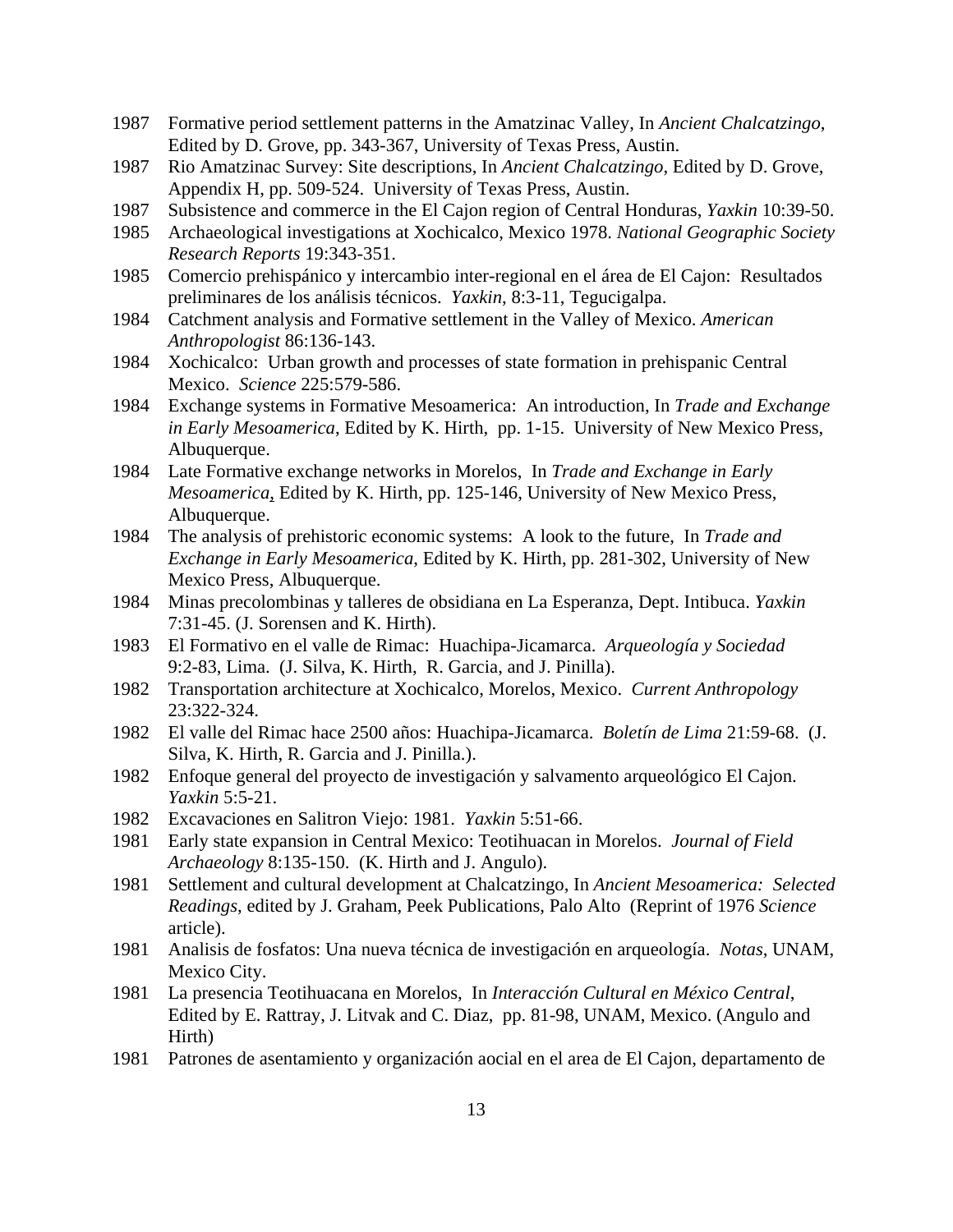Comayagua, Honduras. *Yaxkin* 4:33-55. (K. Hirth, P. Urban, G. Hasemann, and V. Veliz.).

- 1980 Hallazgos recientes en Xochicalco, In *Rutas de Intercambio en Mesoamérica* 2:261-266. Sociedad de Antropología Mexicana.
- 1980 Archaeological exploration at Xochicalco, Morelos, Mexico. *Mexicon* 4:57-60, Berlin.
- 1980 Nuevos descubrimientos del periodo Mazapan en el valle oriental de Morelos. *Revista Mexicana de Estudios Antropológicos* 26:95-105.
- 1978 Interregional trade and the formation of prehistoric gateway communities. *American Antiquity* 43:1:35-45.
- 1978 Teotihuacan regional population administration in Eastern Morelos. *World Archaeology*  9:320-333.
- 1978 Problems in data recovery and measurement in settlement archaeology. *Journal of Field Archaeology* 5:125-131.
- 1977 Toltec-Mazapan influence in Eastern Morelos. *New World Journal of Archaeology*  $2:40-46.$
- 1976 Settlement and cultural development at Chalcatzingo. *Science* 192: 1203-1210 (D. Grove, K. Hirth, D. Buge, and A. Cyphers).
- 1976 Reconocimiento de superficie en el area del Amatzinac, In *Tres Mil Años de Cambio Cultural en el Valle Oriental de Morelos*. CRINAH, Cuernavaca.
- 1975 El análisis de fosfatos en el contexto de arqueología, *Vínculos* 1:99-102. Museo Nacional de Antropología, San Jose.
- 1975 Teotihuacan influence in the Eastern Valley of Morelos, In *Fronteras en Mesoamérica* 2:33-44, Sociedad de Antropologia Mexicana, Mexico.
- 1975 Manzanilla, Puebla and Oaxacan influence during the Classic, In *Fronteras en Mesoamérica*. 2:11-24, Sociedad de Antropologia Mexicana, Mexico (K. Hirth and W. Swezey).
- 1973 Demographic centralization during the Classic: An examination of the Eastern Valley of Morelos, In *Balance y Perspectiva de la Antropología de Mesoamérica*, 2:299-312, Sociedad de Antropología Mexicana, Mexico.

#### **WEBSITE DEVELOPMENT**

2009 The Basin of Mexico Archaeological GIS (http://redlands.pop.psu.edu/Basin\_Of\_Mexico/Default.aspx)

### **ARTICLES & BOOK CHAPTERS (In Press)**

- n.d. Political rulership and power at Xochicalco, in *Pensamiento y expresión. Las culturas indígenas de México en el Museo Nacional de Antropología/Thought and expression. The indigenous cultures of Mexico in the National Museum of Anthropology,* Diana Magaloni ed., INAH-Turner, Mexico and New York. (bilingual English-Spanish international edition).
- n.d. Markets, merchants, and systems of exchange, in *Oxford Handbook on Mesoamerican*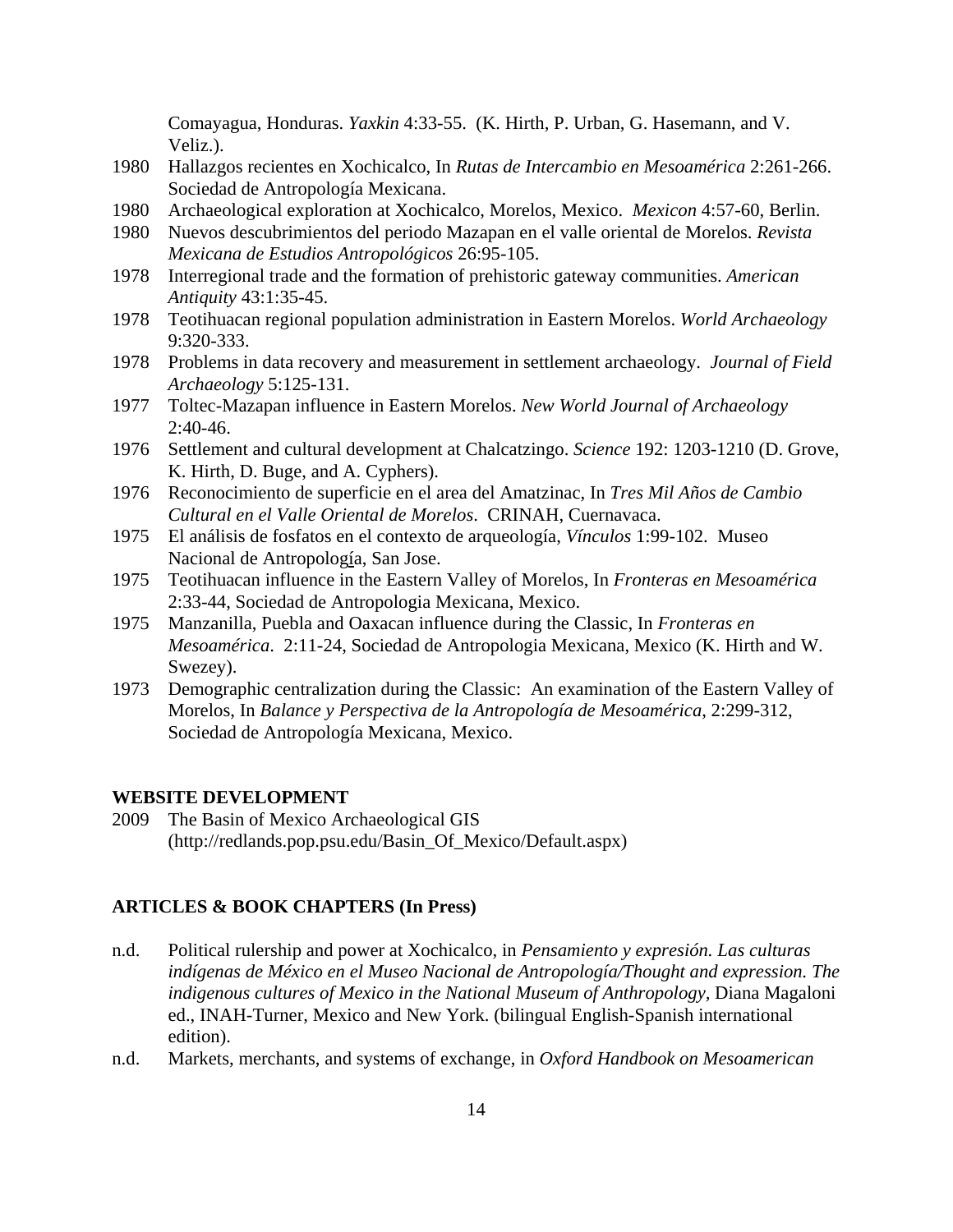*Archaeology*, Edited by D. Nichols and C. Pool, Oxford University Press, Oxford.

- n.d. Merchants, Markets, and Exchange in the Pre-Columbian World, in *Merchants, Trade and Exchange in the Pre-Columbian World*, K. Hirth and J. Pillsbury eds, Dumbarton Oaks Library and Research Collection, Washington D.C. (Kenneth Hirth and Joanne Pillsbury)
- n.d. The Merchant's World: Commercial Diversity and the Economics of Interregional Exchange in Highland Mesoamerica, in *Merchants, Trade and Exchange in the Pre-Columbian World*, K. Hirth and J. Pillsbury eds, Dumbarton Oaks Library and Research Collection, Washington D.C.
- n.d. A Nahuatl economic vocabulary, in *Merchants, Trade and Exchange in the Pre-Columbian World*, K. Hirth and J. Pillsbury eds, Dumbarton Oaks Library and Research Collection, Washington D.C. (Mark Christiansen and Kenneth Hirth)
- n.d. El altepetl y la estructura urbana en la Mesoamerica prehispanica , In *El poder compartido. Ensayos sobre la arqueologia de organizaciones politicas segmentarias y oligarquicas*, Annick Daneels and Gerardo Gutierrez ed., CIESAS, Mexico City.
- n.d. Two representations of tribute at Xochicalco and Cacaxtla, Mexico, In *Homenaje a Alba Guadalupe Mastache Flores*, R. Cobean ed., Instituto Nacional de Antropologia e Historia, Mexico City.
- nd. The organization structures of Mesoamerican obsidian prismatic blade technology, *in The Emergence of Pressure Flaking: From Origin to Modern Experimentation*, P Desroisiers ed., Springer
- n.d. La diversidad arquitectónica y la interacción social en la region de El Cajon: La perspectiva desde Salitron Viejo, *Yaxkin*, I.H.A.H., Tegucigalpa.
- n.d. El uso rituoso de jade y marmol en el sitio de Salitron Viejo, Honduras. *Yaxkin*, Tegucigalpa
- n.d. Population fertility, residential nucleation and community health in the El Cajon Region, in *Archaeological Research in the El Cajon Region, Volume 2, Paleodemography.* Edited by K. Hirth, G. Lara Pinto and G. Hasemann, The University of Pittsburgh and the Instituto Hondureño de Antropología e Historia, Pittsburgh and Tegucigalpa.
- n.d. The El Cajon mortuary catalog, in *Archaeological Research in the El Cajon Region, Volume 2, Paleodemography.* Edited by K. Hirth, G. Lara Pinto and G. Hasemann, The University of Pittsburgh and the Instituto Hondureño de Antropología e Historia, Pittsburgh and Tegucigalpa. (J Benyo, R. Storey, K. Hirth)

#### **ARTICLES & BOOK CHAPTERS (Under Review)**

- n.d. Modeling storage in prehistory: Subsistence, inequality, and political complexity, *Trace*
- n.d. Maize production and institutional storage in the Basin of Mexico: Modeling decentralized storage, *Trace*

#### **DOCTORAL DISSERTATION**

1974 *Pre-Columbian Population Development along the Rio Amatzinac: The Formative through Classic Periods in Eastern Morelos, Mexico*. University of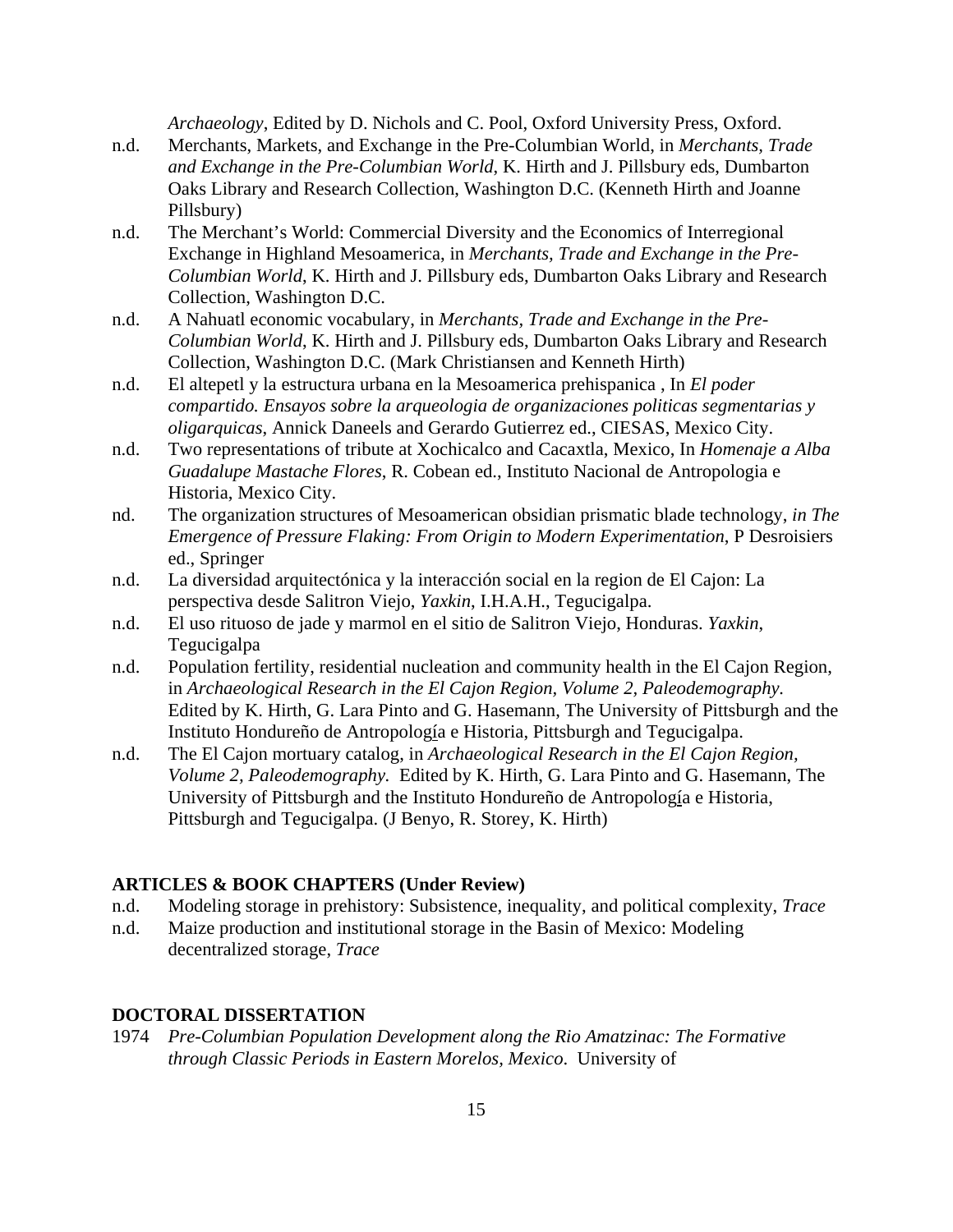Wisconsin-Milwaukee, Anthropology.

#### **ENCYCLOPEDIA ENTRIES**

- 2008 Xochicalco, **Encyclopedia of Latin American History and Culture**, pp. 473-474. Charles Scribners.
- 2008 Cuicuilco, **Encyclopedia of Latin American History and Culture**, pp 418. Charles Scribners.
- 2008 Cacaxtla, **Encyclopedia of Latin American History and Culture**, pp. 20. Charles Scribners.

### **BOOK REVIEWS**

- n.d. Review of *The Covenants with Earth and Rain*, by John Monaghan *The Hispanic American Review.*
- 2011 Review of: *Crossing the Straits: Prehistoric Obsidian Source Exploitation in the North Pacific Rim*, by Yaroslav Kuzmin and Michael Glascock, *Antiquity* 85:1090-1091.
- 2011 Review of *Origins of the Ñuu: Archaeology in the Mixteca Alta, Mexico*, by Stephen Kowalewski et al. *Journal of Anthropological Research* 67:116-117.
- 2003 Review of *The Settlement of the Americas*, by Thomas Dillehay *Ethnohistory* 51:187- 189.
- 2001 Review of *Mesoamerica's Classic Heritage*, by David Carrasco, Lindsay Jones, and Scott Sessions *Ethnohistory* 48: 739-741.
- 2001 Review of *Social Patterns in Pre-Classic Mesoamerica*, by David Grove and Rosemary Joyce *American Anthropologist* 103:220-221.
- 1997 Review of *The Sounds and Colors of Power: the sacred metallurgical technology of ancient West Mexico*, by Dorothy Hosler *Ethnohistory* 44:178-180.
- 1996 Review of *Zapotec Civilization: How Urban Society Evolved in Mexico's Oaxacan Valley*, by Joyce Marcus and Kent Flannery Journal of Anthropological Research pp. 255-256.
- 1995 Review of *Tres estudios sobre el sistema tributario de los Mexicas*, by A. Kobayashi, *American Anthropologist* 97:159-160.
- 1995 Review of *Tariacuri's Legacy*, by Helen Pollard Pearlstein, *Ethnohistory* 42:688.
- 1991 Review of *The Archaeology of Political Structure: Settlement Analysis in a Classic Maya Polity.* by Olivier de Montmollin, *American Anthropologist.* 93:237.
- 1988 Review of *Production and Exchange of Stone Tools.* by Robin Torrence, Science 240:548.
- 1988 Review of *Economic Aspects of Prehispanic Highland Mexico.* Edited by Barry Isaacs, *American Antiquity* 53:873-875.
- 1987 Review of *Economic Aspects of Prehispanic Highland Mexico.* Edited by Barry Isaacs, *Man* 22:758-759.
- 1984 Review of *Monte Alban's Hinterland, Part 1: The Prehispanic Settlement Pattern of the Central and Southern Parts of the Valley of Oaxaca, Mexico.* by Richard Blanton et. al., *American Anthropologist* 86:194-196.
- 1983 Review of *Prehispanic Settlement Patterns in the Southern Valley of Mexico* by Jeffrey Parsons et. al., *Science* 220:1041-1042.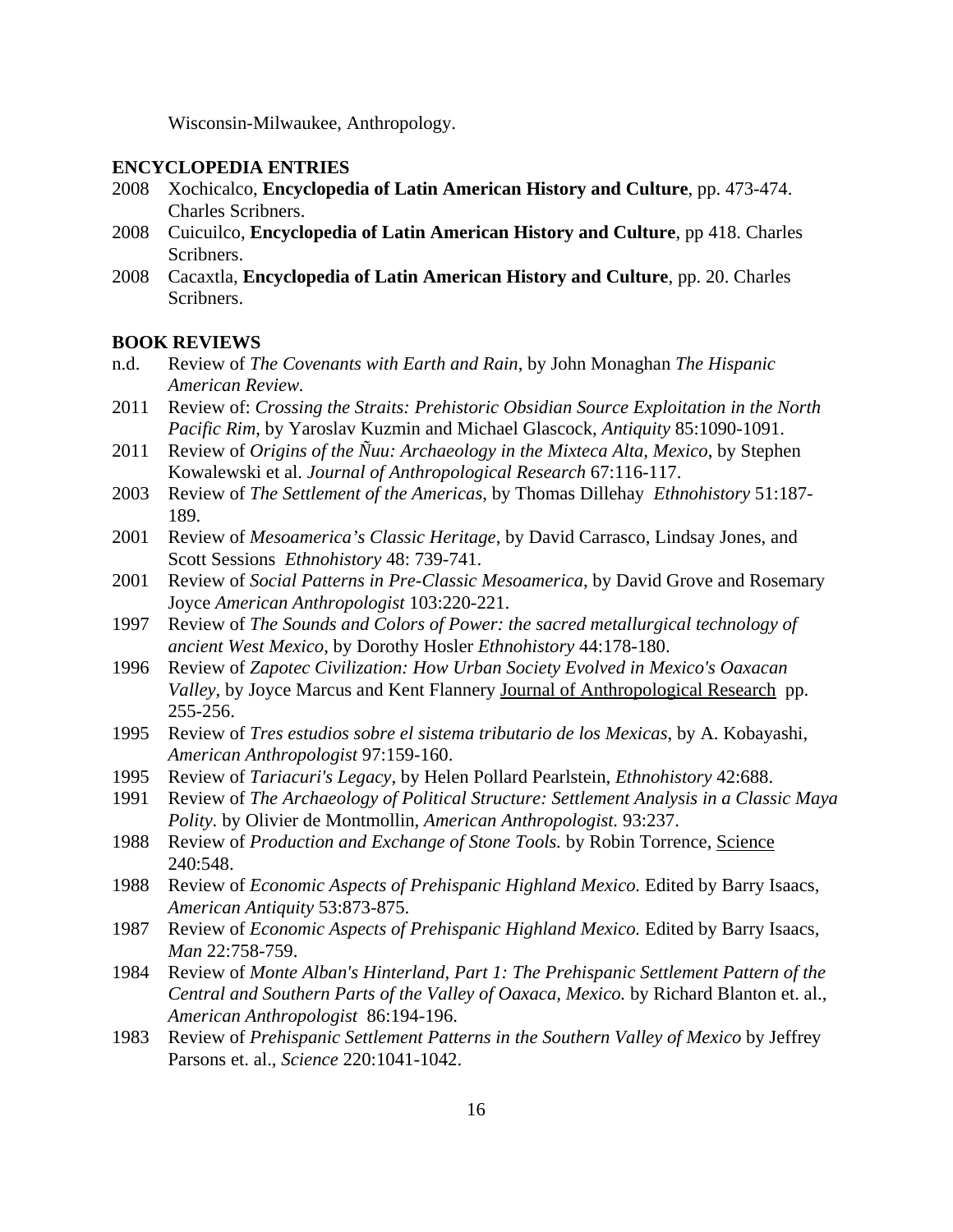## **MUSEUM EXHIBITS**

- 2010 *Obsidian and Trade in Mesoamerica*. Dumbarton Oaks Library, Washington D.C. Duration: 6 months, Fall 2010
- 1986 *Preservation of the National Cultural Patrimony*. Regional Museum of Comayagua, Honduras, IHAH. Permanent Exhibit.
- 1983 *The El Cajon Archaeological Project*. National Museum of Anthropology and History, Tegucigalpa, Honduras. Duration 24 Calendar months.
- 1981 *The Jades of Salitron Viejo*. National Museum of Anthropology and History, Tegucigalpa, Honduras. Duration 24 Calendar months.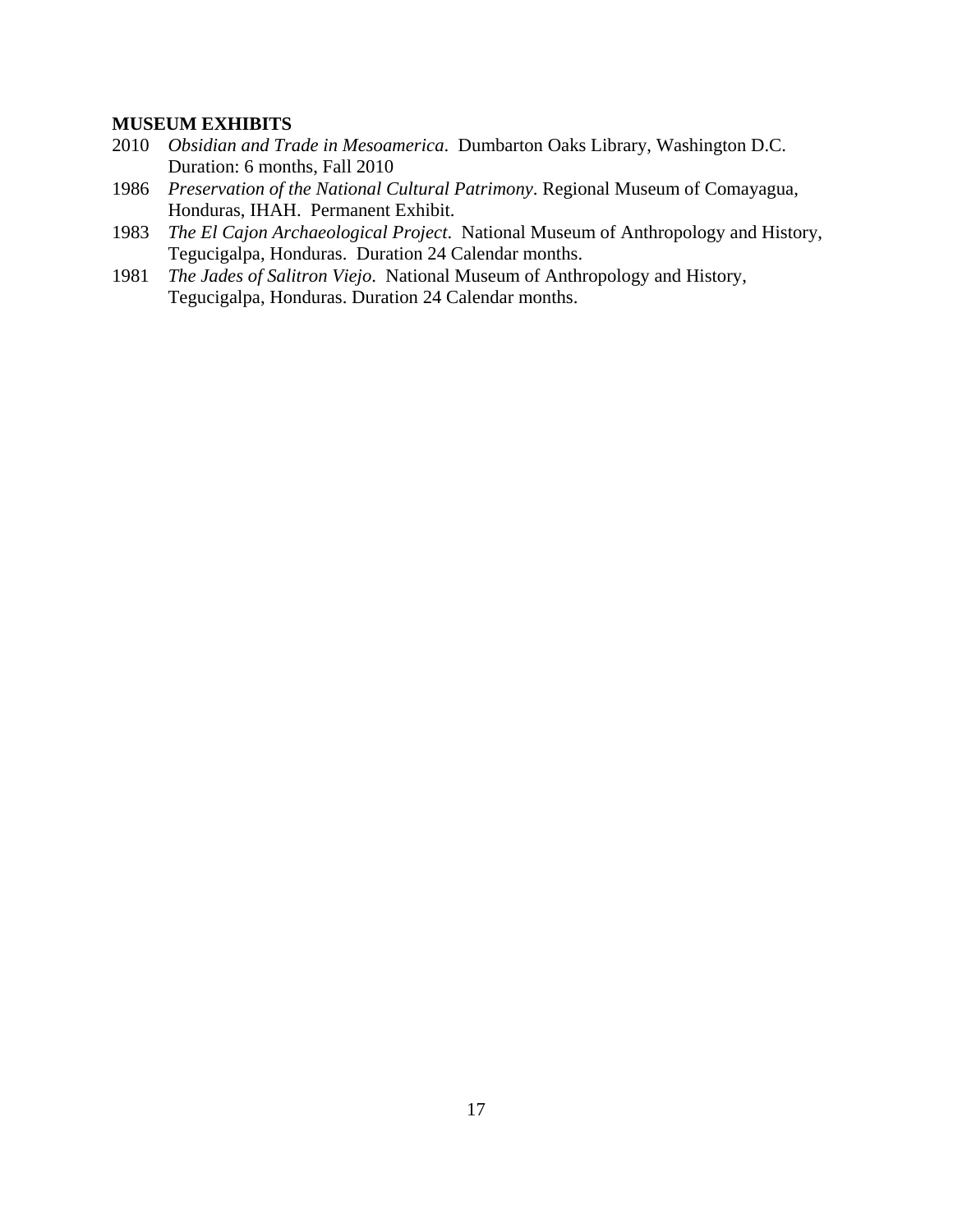# **SELECTED RESEARCH GRANTS**

| 2010    | Research at El Gigante Cave, Honduras (NSF) (\$26,724) (D. Webster and K.<br>Hirth)                                                                                                |
|---------|------------------------------------------------------------------------------------------------------------------------------------------------------------------------------------|
| 2009    | Immigrant mortality in the Postclassic City of Cholula. (Wenner-Gren) (\$10,050)<br>(K Hirth and M. Bullock)                                                                       |
| 2007-08 | Urbanism in Mesoamerica: A Research Project, New World Archaeological<br>Foundation, (\$10,000) (K. Hirth, W. Sanders, A. Garcia Cook, R.Cobean)<br>(\$3000) (Universite de Paris) |
| 2006-09 | The Basin of Mexico GIS Project, (NSF) (\$156,807) (K Hirth and J Parsons)                                                                                                         |
| 2006    | Remote Sensing at San Bartolo, (NASA) (\$24,000) (K. Hirth and R. Griffin)                                                                                                         |
| 2005    | Investigating Jade Prestige Goods Production in the Middle Motagua Valley,<br>Guatemala, (\$10,000) (FAMSI) (K Hirth and E Rochette)                                               |
| 2005    | Analysis of San Lorenzo Obsidian and the implications for Olmec Exchange,<br>(\$15,000) (UNAM) (A Cyphers and K Hirth)                                                             |
| 2004    | Lithic Craft Production at Cacaxtla-Xochitecatl, Mexico (FAMSI) (\$7,000)                                                                                                          |
| 2004    | GIS Spatial Analysis for Basin of Mexico Archaeology (GIS Group, PSU)<br>(\$11,000)                                                                                                |
| 2003    | Exploration of Tarascan Metallurgy at Itziparatzico, Michoacan(FAMSI) (\$9000)<br>(B Maldonado and K Hirth)                                                                        |
| 2003    | Exploration of San Lorenzo Obsidian (NSF-Fellowship) (\$12,000) (J DeLeon and<br>K Hirth)                                                                                          |
| 2002    | The Curation of Archaeological Materials from Morelos Mexico. The National<br>Science Foundation, (\$128,427). (M. Smith, K. Hirth, D. David Grove)                                |
| 2001    | Archaeological Research in the Tetimpa Volcanic Fields, Mexico. The National<br>Geographic Society (\$1,000) Grant 7071-01                                                         |
| 2001    | The El Gigante Rock Shelter Excavations (FAMSI) (\$10,000) (with T.<br>Scheffler)                                                                                                  |
| 2001    | Archaeological Excavation of a rural Olmec community. NSF Doctoral<br>Dissertation Improvement grant (\$12,000) (With Carl Wendt) (FAMSI) (\$5500)                                 |
| 2001    | Archaeological research at a Tlapaneco-Mixteco polity. The Foundation for the<br>Advancement of Mesoamerican Studies (FAMSI) (\$9000) (with Gerardo<br>Gutierrez)                  |
| 2000    | An Experimental Workshop and Conference on the Production of Ancient<br>Obsidian Pressure Blades in Ancient Mesoamerica. (Wenner-Gren, FAMSI,<br>PSU) (\$24,000)                   |
| 1999    | Archaeological Research in the Tetimpa Volcanic Fields, Mexico. The National<br>Geographic Society (\$19,629) Grant 6502-99                                                        |
| 1998    | The Acatzingo-Tepeaca Archaeological Settlement Study, RGSO Award, Penn<br>State University. (\$6500)                                                                              |
| 1997-98 | Archaeological Study of the Aztec-Tarascan Frontier. NSF Doctoral Dissertation<br>Improvement Grant (\$11,800)(FAMSI) (\$6500) (with Jay Silverstein)                              |
| 1997    | Archaeological Excavation of a Buried Agricultural Landscape in Tetimpa,<br>Mexico. The National Geographic Society (\$3,000), Grant 5985-97                                       |